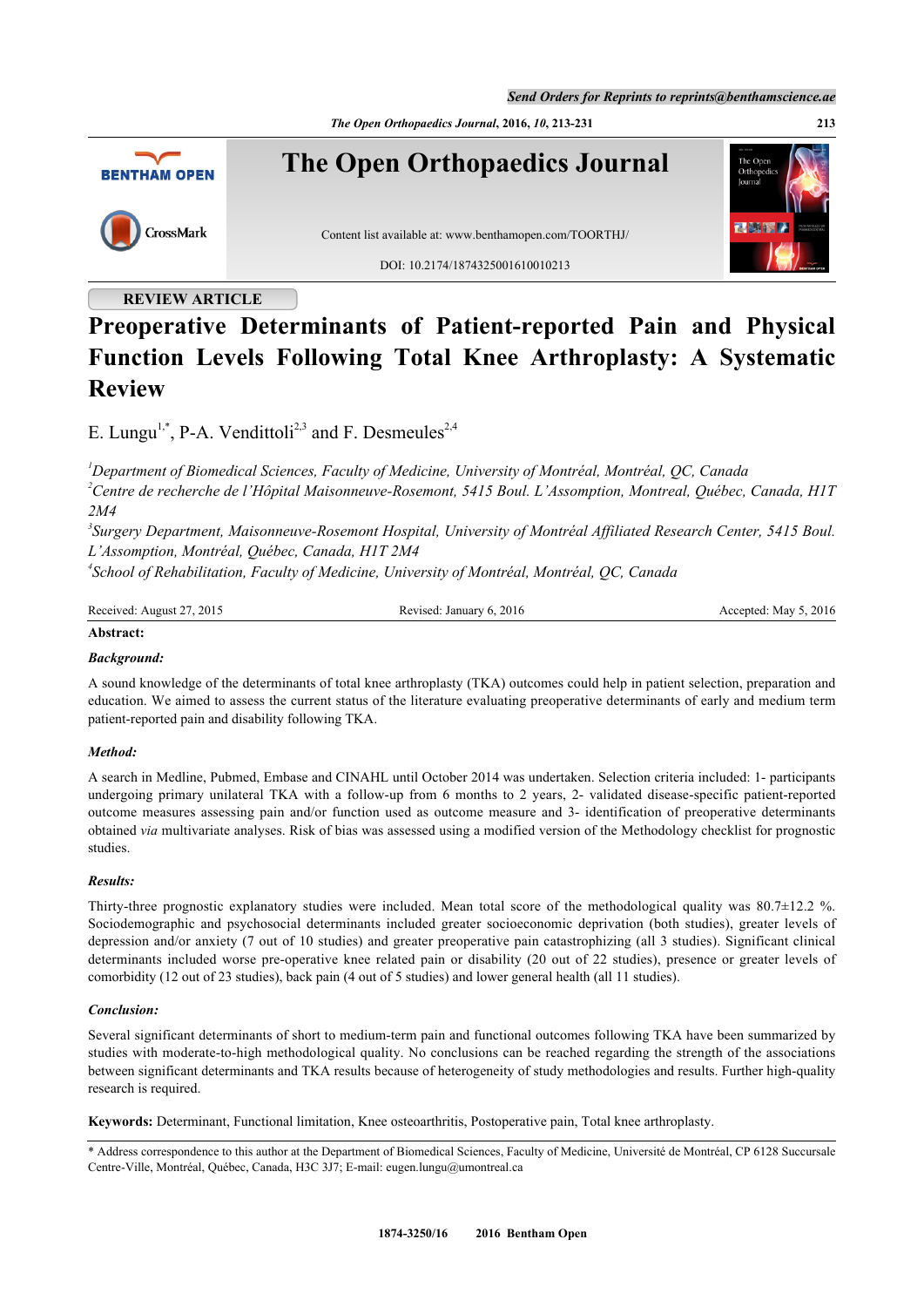# **INTRODUCTION**

Total knee arthroplasty (TKA) is a common procedure intended at treating patients with knee osteoarthritis (OA) suffering from pain and disability [1]. Its predominant success rendered it the second most common type of orthopaedic intervention [\[2](#page-15-1)]. This tendency wil[l l](#page-15-0)ikely maintain, as projections suggest a six-fold increase in the number of primary TKAs performed in the next decades [2]. Although TKA is generally a successful intervention, leading to amelioration in pain levels and functional status, it [yi](#page-15-1)elds suboptimal results in up to one third of patients [3 - 7]. Sound knowledge of determinants of TKA outcomes can help in patient selection, preparation and education, esp[ec](#page-15-2)ia[ll](#page-15-3)y regarding possible risks and benefits of the procedure [8]. This is particularly relevant with respect to medium-term outcomes, as after a significant a[m](#page-15-4)elioration three to six months postoperatively, pain and physical function levels vary little subsequently until two years following surgery [9, 10]. During this time, patients are closely monitored by their surgeons, and the medical treatment and rehabilitatio[n c](#page-15-5)[an b](#page-15-6)e readily altered if progress is deemed unsatisfactory.

Previous systematic reviews attempted to summarize the determinants of TKA outcomes. Santaguida *et al.* (2008) identified older age and female gender to be associated with worse function following TKA [8]. However, their results are based on studies published until 2001. Van Jorbegen *et al.* (2014) focused on protectiv[e d](#page-15-4)eterminants of anterior knee pain following TKA, and their findings included mostly surgical factors, namely femoral components with a posterior centre of rotation, resection of Hoffa's pad, patellar rim electrocautery and preventing combined component internal rotation [[11\]](#page-15-7). Vissers *et al.* (2012) focused their systematic review on psychosocial factors associated with TKA outcomes and identified pain catastrophizing and lower preoperative mental health as significant determinants of poor TKA outcomes [12]. Regardless of the evidence summarized by these systematic reviews, no consensus exists concerning eithe[r th](#page-15-8)e identity or the strength of association between TKA determinants and poor outcomes. Consequently, there is an evident necessity of a comprehensive review encompassing the highest quality of evidence, which can be achieved by focusing on studies employing validated patient-reported outcome-measures (PROMs) of pain and function that also gauge the independent effect of determinants *via* multivariate analyses [\[13](#page-15-9)].

The purpose of this systematic review was to assess the current status of the literature evaluating the determinants of poor outcomes in terms of pain and functional levels following TKA. We also aimed to compare the determinants according to the approach of quantifying TKA results, *i.e.* as a measure of patients' *postoperative status* or of *postoperative change*. Finally, because some studies evaluate pain and function either separately, such as in the case of Western Ontario and McMaster Universities Osteoarthritis Index (WOMAC) pain and function subscales, or in a combined manner (total WOMAC score), we intended to parallel determinants according to this categorization.

# **MATERIALS AND METHODS**

#### **Literature Search and Study Identification**

A search in four databases (Medline, Pubmed, Embase and CINAHL) from their respective inception dates until October 2014 was undertaken using a combination of keywords and MESH terms (see Appendix A). Manual searches of previously published reviews and reference lists from relevant articles were also conducted. Two authors independently reviewed the titles, abstracts and full texts of the articles in order to evaluate their eligibility.

#### **Study Selection**

The following selection criteria were applied:

- 1. Participants were primary unilateral TKA patients with ≤10% of the sample undergoing unicompartmental knee arthroplasty, bilateral TKA or revision TKA
- 2.  $\geq$ 90% of the study sample was diagnosed with knee OA
- 3. Results are presented for a follow-up between 6 months and 2 years
- 4. The outcome measure was a disease-specific validated PROM assessing pain and/or function
- 5. Identification of determinants was obtained using multivariate analyses
- 6. Article is published in English or French

#### **Data Extraction**

A standardized form was employed to extract data. Participants' characteristics (diagnosis, type of surgery, age and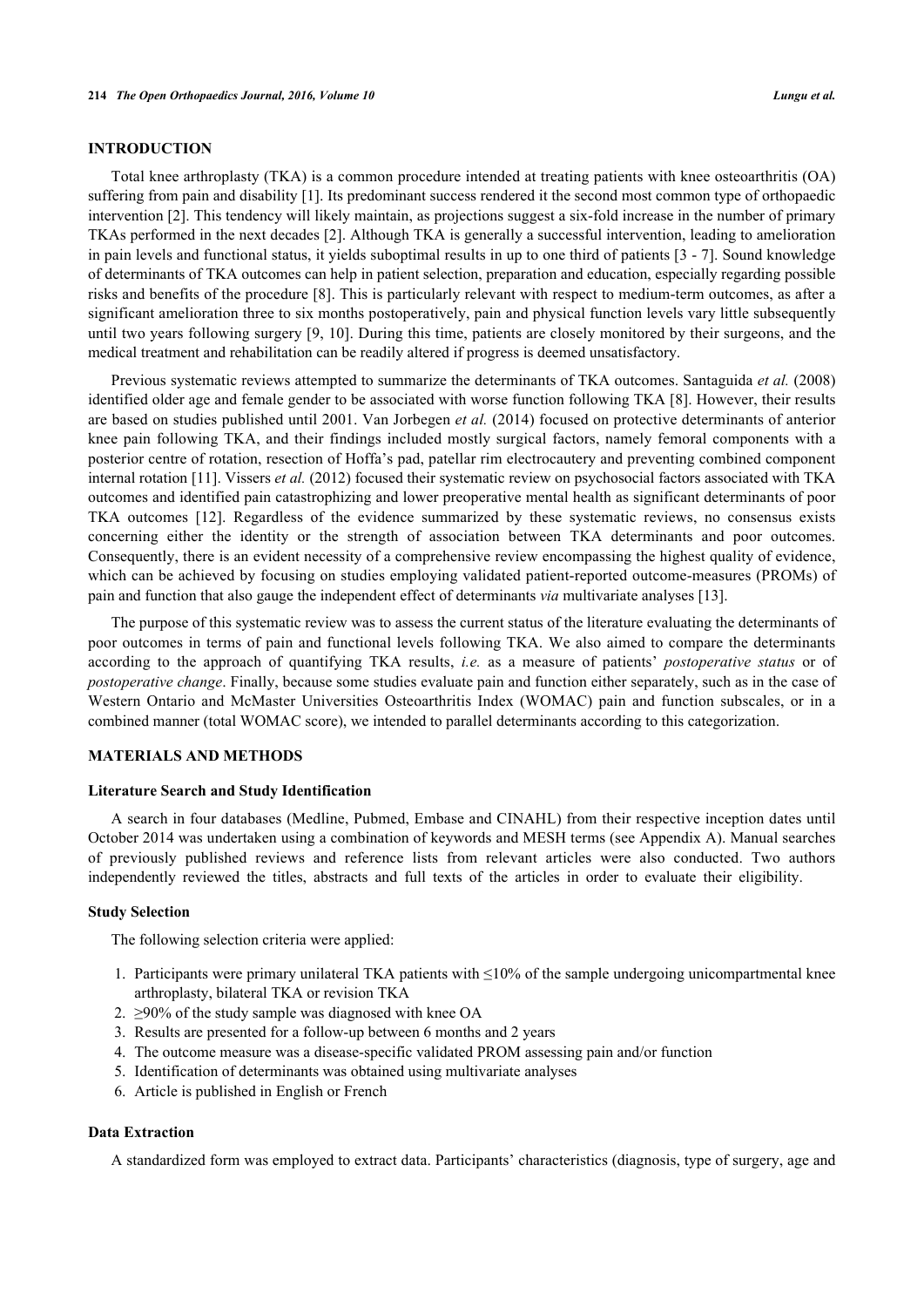gender proportion), number of patients, follow-up period, outcome measures, statistical methods used and statistical adjustments, as well as significant and non-significant determinants reported by each study were recorded. Each article was extracted by one of the raters and verified by another in order to reduce the risk of extraction errors.

# **Methodological Quality Appraisal**

Two trained reviewers independently performed the appraisal of the methodological quality of the included studies and results were discussed in order to reach consensus. In case of disagreement, a third reviewer was available for mediation of differences.

# <span id="page-2-0"></span>**Table 1. Description of the included studies.**

| Study                                   |                  | Participants              |                              |                     | Number           | Follow-up                         |                                                                                          | <b>Statistical</b>                            |                                                                                                                 | <b>Results</b>                                                                                                                                                                                                                                                                                                                                                                                                                                                                                                                                                                                                                                                                                                                                                                                                                                                                                                                                                                                                                                                                                                                                                                                                                                                                                                                                                                                                                                                                                                                                                                                                                                                                                                                                                                                             |                                                                                                                                                                                                                                |
|-----------------------------------------|------------------|---------------------------|------------------------------|---------------------|------------------|-----------------------------------|------------------------------------------------------------------------------------------|-----------------------------------------------|-----------------------------------------------------------------------------------------------------------------|------------------------------------------------------------------------------------------------------------------------------------------------------------------------------------------------------------------------------------------------------------------------------------------------------------------------------------------------------------------------------------------------------------------------------------------------------------------------------------------------------------------------------------------------------------------------------------------------------------------------------------------------------------------------------------------------------------------------------------------------------------------------------------------------------------------------------------------------------------------------------------------------------------------------------------------------------------------------------------------------------------------------------------------------------------------------------------------------------------------------------------------------------------------------------------------------------------------------------------------------------------------------------------------------------------------------------------------------------------------------------------------------------------------------------------------------------------------------------------------------------------------------------------------------------------------------------------------------------------------------------------------------------------------------------------------------------------------------------------------------------------------------------------------------------------|--------------------------------------------------------------------------------------------------------------------------------------------------------------------------------------------------------------------------------|
|                                         | <b>Diagnosis</b> | Type of<br>Surgery        | Mean Age<br>(SD)             | Gender<br>(%female) | of<br>patients   | period                            | <b>Outcome Measure</b>                                                                   | method                                        | <b>Statistical adjustment</b>                                                                                   | <b>Significant Determinants</b>                                                                                                                                                                                                                                                                                                                                                                                                                                                                                                                                                                                                                                                                                                                                                                                                                                                                                                                                                                                                                                                                                                                                                                                                                                                                                                                                                                                                                                                                                                                                                                                                                                                                                                                                                                            | <b>Non-significant Determinants</b>                                                                                                                                                                                            |
| Alzahrani et al.                        | Primary or       | Primary                   | Cohort A:                    | Cohort A:           | Cohort A:        | year                              | No clinical improvement at 1                                                             | Logistic                                      | Age,                                                                                                            | Cohort A: Increased age at time of surgery (-): OR                                                                                                                                                                                                                                                                                                                                                                                                                                                                                                                                                                                                                                                                                                                                                                                                                                                                                                                                                                                                                                                                                                                                                                                                                                                                                                                                                                                                                                                                                                                                                                                                                                                                                                                                                         | Cohort A Gender BMI                                                                                                                                                                                                            |
| $(2011)$ [33]                           | secondary OA     | unilateral TKA            | 67.5(9.6)                    | 52%                 | 457              |                                   | year: Minimal Clinically<br>Important Difference                                         | egression                                     | Gender<br>BMI                                                                                                   | 1.06 (95% CI 1.02-1.09)<br>Cohort B: Male gender (+): OR 0.72 (95% CI                                                                                                                                                                                                                                                                                                                                                                                                                                                                                                                                                                                                                                                                                                                                                                                                                                                                                                                                                                                                                                                                                                                                                                                                                                                                                                                                                                                                                                                                                                                                                                                                                                                                                                                                      | Comorbidity                                                                                                                                                                                                                    |
|                                         |                  |                           | Cohort B:<br>69.0(9.1)       | Cohort B:<br>63%    | Cohort B<br>2720 |                                   | $WOMAC: < 7.5/100$ points                                                                |                                               | Comorbidity                                                                                                     | $0.57 - 0.92$                                                                                                                                                                                                                                                                                                                                                                                                                                                                                                                                                                                                                                                                                                                                                                                                                                                                                                                                                                                                                                                                                                                                                                                                                                                                                                                                                                                                                                                                                                                                                                                                                                                                                                                                                                                              | Cohort B: Age BMI Comorbidity                                                                                                                                                                                                  |
|                                         |                  |                           | Overall:<br>68.2 (9.4)       | Overall:<br>63%     | Overall:<br>3177 |                                   | $OKS: \leq 5.0/60$ points                                                                |                                               |                                                                                                                 |                                                                                                                                                                                                                                                                                                                                                                                                                                                                                                                                                                                                                                                                                                                                                                                                                                                                                                                                                                                                                                                                                                                                                                                                                                                                                                                                                                                                                                                                                                                                                                                                                                                                                                                                                                                                            |                                                                                                                                                                                                                                |
| Ayers et al.<br>(2005) [42]             | OA               | Primary<br>unilateral TKA | 68.0 (9.8)                   | 62.4%               | 165              | 12 months                         | 12 month WOMAC-Physical Blocked multiple<br>function score improvement<br>(change score) | regression                                    | <b>NONE</b>                                                                                                     | Age (unclear)<br>Gender (unclear)<br>Worse preoperative physical function (WOMAC<br>function) (-)<br>Higher pre-operative mental health (SF-36 mental                                                                                                                                                                                                                                                                                                                                                                                                                                                                                                                                                                                                                                                                                                                                                                                                                                                                                                                                                                                                                                                                                                                                                                                                                                                                                                                                                                                                                                                                                                                                                                                                                                                      | <b>NONE</b>                                                                                                                                                                                                                    |
|                                         |                  |                           |                              |                     |                  |                                   |                                                                                          |                                               |                                                                                                                 | component score) (+)                                                                                                                                                                                                                                                                                                                                                                                                                                                                                                                                                                                                                                                                                                                                                                                                                                                                                                                                                                                                                                                                                                                                                                                                                                                                                                                                                                                                                                                                                                                                                                                                                                                                                                                                                                                       |                                                                                                                                                                                                                                |
| Baker et al.<br>$(2012)$ [16]           | OA               | Primary<br>unilateral TKA | Not<br>available             | Not<br>available    | 22691            | 12 months<br>(median 199<br>days) | $6 - 12$ month OKS<br>improvement (change score)                                         | Stepwise multiple<br>linear regression        | <b>NONE</b>                                                                                                     | <b>Higher age</b> (+): estimate = $0.06$ (95% CI 0.04 to<br>0.07<br>Higher preoperative function and lower pain (-):<br>estimate = -0.66 (95% CI -0.67 to -0.64)<br>Higher number of comorbidities (-): estimate =<br>-0.25 (95% CI-0.39 to -0.12)<br>Presence of self-reported pre-operative disability<br>(-) estimate = $-1.49$ (95% CI $-1.75$ to $-1.23$ )<br>Very good self-reported pre-operative general<br>health (vs. excellent) (-): estimate = $-1.12$ (95% CI<br>$-1.78$ to $-0.45$ )<br>Good self-reported pre-operative general health<br>(vs. excellent) (-): estimate = -2.78 (95% CI-3.42 to<br>$-2.12$<br>Fair self-reported pre-operative general health<br>(vs. excellent) (-): estimate = $-5.23$ (95% CI -5.93 to<br>$-4.53$<br>Poor self-reported pre-operative general health<br>(vs. excellent) (-): estimate = - 8.13 (95% CI-9.09 to<br>$-7.16$<br>Presence of depression (-): estimate = $-0.95$ (95%<br>CI-1.44 to 0.46)<br>Moderate anxiety/depression (vs. no<br>anxiety/depression) (-): estimate = $-1.17$ (95% CI<br>$-1.45$ to $-0.90$ )<br>Severe anxiety/depression (vs. no<br>anxiety/depression) (-): estimate = -2.78 (95% CI<br>$-3.48$ to $-2.07$ )<br>ASA Grade $3$ (vs. Grade 1) (-): estimate = -1.00<br>(95%CI-1.52 to -0.49)<br>PFC prosthesis brand (vs NexGen) (-): estimate =<br>-0.98 (95%CI-1.35 to -0.62)<br>Genesis 2 prosthesis brand (vs NexGen) (-):<br>estimate = -1.50 (95%CI-2.02 to -0.98)<br>AGC prosthesis brand (vs NexGen) (-): estimate =<br>$-1.20$ (95%CI -1.68 to -0.72)<br>Triathlon prosthesis brand (vs NexGen) (-):<br>estimate = -1.74 (95%CI-2.16 to -1.36)<br>Independent hospital (vs. NHS hospital) (+):<br>estimate = 0.83 (95%CI 0.35 to 1.31)<br>ISTC (vs. NHS hospital) $(+)$ : estimate = 1.84<br>(95%CI 1.23 to 2.45) | <b>ASA Grade 2</b>                                                                                                                                                                                                             |
| Caracciolo et al.<br>$(2005)$ [37]      | ЮA               | Primary TKA               | 71.6 (6.6) 81%               |                     | 47               | 6 months                          | WOMAC function score at 6<br>nonths                                                      | Logistic<br>egression                         | <b>NONE</b>                                                                                                     | Higher preoperative function $(+)$ , $OR = 1.15$ , $95\%$<br>$CI = 1.04$ to 1.28, compared to lower preoperative<br>function (worst quartile of WOMAC function score)                                                                                                                                                                                                                                                                                                                                                                                                                                                                                                                                                                                                                                                                                                                                                                                                                                                                                                                                                                                                                                                                                                                                                                                                                                                                                                                                                                                                                                                                                                                                                                                                                                      | Preoperative osteoarthritis<br>morbidity:<br>Charnley or Modified Chamley<br>Class C                                                                                                                                           |
| Clement et al.<br>$(2013)$ [32]         | Primary OA       | Primary<br>unilateral TKA | 70.4 (9.4) 57.5              |                     | 2392             | 1 year                            | year OKS score                                                                           | Multivariate<br>linear regression<br>analysis | <b>NONE</b>                                                                                                     | Presence of back pain (-): $β = -2.41$ (95%CI -3.18)<br>to $-1.64$ )<br>Presence of depression (-): $β = -4.17 (95% CI - 5.42)$<br>to $-2.92$ )<br>Better pre-operative levels of pain and function<br>(+): $\beta$ = 0.45 (95%CI 0.39 to 0.51)<br>Higher pre-operative mental health (+): $\beta = 0.19$<br>(95%CI 0.16 to 0.22)                                                                                                                                                                                                                                                                                                                                                                                                                                                                                                                                                                                                                                                                                                                                                                                                                                                                                                                                                                                                                                                                                                                                                                                                                                                                                                                                                                                                                                                                          | Gender<br><b>Heart disease</b><br>Hypertension<br>Lung disease<br>Vascular disease<br>Neurological disease<br><b>Diabetes mellitus</b><br><b>Gastric</b> ulceration<br><b>Kidney disease</b><br><b>Liver disease</b><br>Anemia |
| Clement et al.<br>$(2013)$ [35]         | N/A              | Primary TKA               | 70.4                         | 56.6                | 2389             | 1 year                            | year OKS score                                                                           | Multivariate<br>linear regression<br>analysis | <b>NONE</b>                                                                                                     | Vascular comorbidity (-): $\beta$ = -1.91, 95% CI -3.78<br>to $-0.05$<br><b>Depression (-):</b> $\beta$ = -4.19, 95% CI -5.44 to -2.95<br>Back pain (-): $\beta$ = -2.38, 95% CI -3.14 to -1.61<br>Better pre-operative levels of pain and function<br>(+): $\beta$ = 0.45, 95% CI 0.39 to 0.51<br>Higher pre-operative mental health (+): $\beta = 0.19$<br>(95%CI 0.16 to 0.22)                                                                                                                                                                                                                                                                                                                                                                                                                                                                                                                                                                                                                                                                                                                                                                                                                                                                                                                                                                                                                                                                                                                                                                                                                                                                                                                                                                                                                          | <b>Heart disease High blood</b><br>pressure<br>Lung disease<br>Neurological disease<br><b>Diabetes</b><br><b>Stomach ulcer</b><br><b>Kidney Disease</b><br><b>Liver disease</b><br>Anemia<br>re-operative physical health      |
| Clement et al.<br>$(2013)$ [40]         | Primary OA       | Primary TKA               | 70.6(7.0)                    | 57.6                | 966              | year                              | Mean OKS improvement<br>after 1 year                                                     | Multivariate<br>linear regression<br>analysis | <b>NONE</b>                                                                                                     | Presence of back pain (-): $β = -2.53$ , 95% CI -3.75<br>$-$ to $-1.30$<br>More than 4 comorbidities (-): $\beta$ = -3.78, 95% CI<br>$-6.11$ to $-1.45$<br>Higher preoperative function and lower pain (-): $\beta$<br>$= 0.58$ , 95% CI 0.50 to 0.87<br>Higher preoperative mental health (+): $\beta = 0.16$ ,<br>95% CI 0.11 to 0.22                                                                                                                                                                                                                                                                                                                                                                                                                                                                                                                                                                                                                                                                                                                                                                                                                                                                                                                                                                                                                                                                                                                                                                                                                                                                                                                                                                                                                                                                    | <b>NONE</b>                                                                                                                                                                                                                    |
| Davis et al (2008) Primary OA<br>$[34]$ |                  | Unilateral<br>primary TKA | 71.1 (49 to 51.0)<br>$85)$ * |                     | 974              | 12 and 24<br>months               | 12 and 24 month total<br>WOMAC score and<br>WOMAC pain and function<br>scores            | Multivariate<br>linear regression<br>analysis | Age,<br>Gender<br>Number of co-morbid<br>conditions<br>Country<br>Center within country<br>Pre-operative status | WOMAC pain<br>12 months<br>Low income $(-):p = 0.014$                                                                                                                                                                                                                                                                                                                                                                                                                                                                                                                                                                                                                                                                                                                                                                                                                                                                                                                                                                                                                                                                                                                                                                                                                                                                                                                                                                                                                                                                                                                                                                                                                                                                                                                                                      | WOMAC pain<br>Low income at 24 months<br>Education status at 3, 12 and 24<br>months<br>WOMAC function<br>Low income at 12 and 24 months<br>Education status at 12 and 24<br>months                                             |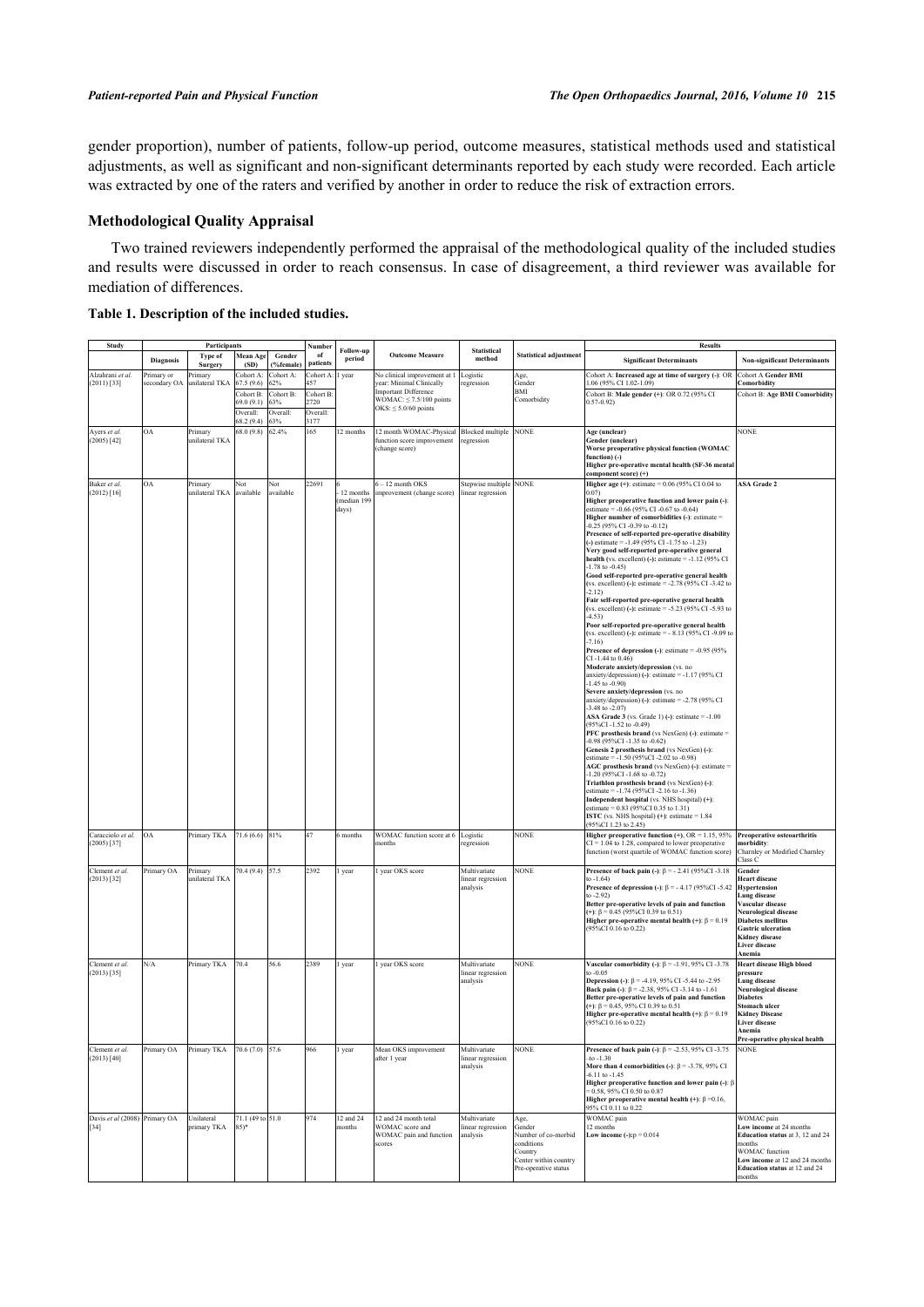# **216** *The Open Orthopaedics Journal, 2016, Volume 10 Lungu et al.*

*(Table 1) contd.....*

| Study                                                          |                         | Participants                                |                  |                  | Number                |                         |                                                                         |                                                           |                                                                                                                                           | <b>Results</b>                                                                                                                                                                                                                                                                                                                                                                                                                                                                                                                                                   |                                                                                                                                                                                                                                                                                                                                                                                                                                                                                                                                                                                                                                                                                                                                                        |
|----------------------------------------------------------------|-------------------------|---------------------------------------------|------------------|------------------|-----------------------|-------------------------|-------------------------------------------------------------------------|-----------------------------------------------------------|-------------------------------------------------------------------------------------------------------------------------------------------|------------------------------------------------------------------------------------------------------------------------------------------------------------------------------------------------------------------------------------------------------------------------------------------------------------------------------------------------------------------------------------------------------------------------------------------------------------------------------------------------------------------------------------------------------------------|--------------------------------------------------------------------------------------------------------------------------------------------------------------------------------------------------------------------------------------------------------------------------------------------------------------------------------------------------------------------------------------------------------------------------------------------------------------------------------------------------------------------------------------------------------------------------------------------------------------------------------------------------------------------------------------------------------------------------------------------------------|
|                                                                | <b>Diagnosis</b>        | Type of                                     | <b>Mean Age</b>  | Gender           |                       | period                  |                                                                         | method                                                    |                                                                                                                                           | <b>Significant Determinants</b>                                                                                                                                                                                                                                                                                                                                                                                                                                                                                                                                  | <b>Non-significant Determinants</b>                                                                                                                                                                                                                                                                                                                                                                                                                                                                                                                                                                                                                                                                                                                    |
| Desmeules et al.<br>(2013) [17]                                | OA (96%), RA<br>$4\%$ ) | <b>Surgery</b><br>Primary<br>unilateral TKA | (SD)<br>67(9.3)  | (%female)<br>66% | of<br>patients<br>138 | Follow-up<br>months     | <b>Outcome Measure</b><br>WOMAC pain and function<br>scores at 6 months | Statistical<br>Stepwise multiple<br>egression<br>analysis | <b>Statistical adjustment</b><br><b>NONE</b>                                                                                              | WOMAC pain $(r2 = 0.11)$<br>Higher pre-operative pain level (-): $\beta$ = 0.25, 95%<br>CI 0.08-0.41<br>Cruciate retaining implant (-): $\beta$ = -8.21, 95% CI<br>$-15.01$ to $-1.34$<br>WOMAC function $(r2 = 0.16)$<br>Higher pre-operative function level (+): $\beta$ = 0.35.<br>95% CI 0.16-0.54<br>Marital status (single, separated, divorced or<br>widowed) (-): $\beta$ = -6.84, 95% CI -14.74 to -0.95<br>Occupational status (unemployed or retired) (-): $\beta$ Duration of the disease<br>= -7.77, 95% CI -14.70 to -0.87                         | WOMAC pain<br><b>Household living status</b><br>Initial diagnosis (OA/RA)<br>BMI<br><b>Burden of comorbidities</b><br><b>Duration of the disease</b><br>Use of walking aid<br>Pain contralateral knee<br><b>Formal education</b><br><b>Employment status</b><br><b>Household</b> income<br>Size of social network<br><b>Psychological distress</b><br>Surgical variables - bearing<br>type, patella resurfacing<br><b>Marital status</b><br><b>Occupational status</b><br>WOMAC function<br>Household living status<br>Initial diagnosis (OA/RA)<br>BMI<br><b>Burden of comorbidities</b><br>Use of walking aid<br>Pain contralateral knee<br><b>Formal</b> education<br><b>Employment status</b><br><b>Household</b> income<br>Size of social network |
|                                                                |                         |                                             |                  |                  |                       |                         |                                                                         |                                                           |                                                                                                                                           |                                                                                                                                                                                                                                                                                                                                                                                                                                                                                                                                                                  | <b>Psychological distress</b><br>Surgical variables - bearing                                                                                                                                                                                                                                                                                                                                                                                                                                                                                                                                                                                                                                                                                          |
| Engel et al.<br>$(2004)$ [51]                                  | OA                      | TKA                                         | 67.1 (8.3) 49.3% |                  | 74                    | 6 months                | WOMAC pain and function<br>scores at 6 months                           | Multiple<br>hierarchical<br>regression<br>analysis        | Control of other variable<br>(efficacy variables vs.<br>expectancy variables)<br>Adjustment for pre-<br>operative WOMAC<br>variables      | WOMAC pain Higher coping efficacy (+): $\beta$ =<br>$-0.338$ , $p < 0.01$ and<br>High Arthritis Helplessness (-): $\beta = 0.239$ , $p < 0.05$<br>adjusted $r2 = 0.053$<br>Expectancy variables: greater pessimism, grater<br>expected chance of recovery, greater expected<br>change in QoL: $\beta$ not given, adjusted r2 = 0.067<br>WOMAC function<br>Higher coping efficacy (+): $\beta$ = -0.337, p < 0.05,<br>adjusted $r2 = 0.032$                                                                                                                       | type, patella resurfacing<br>Implant type<br>WOMAC pain<br>None<br>WOMAC function<br><b>Arthritis Helplessness</b><br>Expectancy variables: pessimism,<br>expected chance of recovery,<br>expected chance in QoL                                                                                                                                                                                                                                                                                                                                                                                                                                                                                                                                       |
| Escobar et al.<br>$(2007)$ [24]                                | OA                      | Primary TKA                                 | 71.8(6.7)        | 73.6%            | 640                   | 6 months                | WOMAC Pain an function<br>score at 6 months                             | General linear<br>models                                  | <b>NONE</b>                                                                                                                               | WOMAC pain Higher age (+): Diff $\beta$ = -0.24, 95%<br>$CI - 0.045$ to $-0.03$<br>Presence of social support (+): Diff $\beta$ = -5.13, 95%<br>$CI - 9.31$ to $-0.95$<br>Absence of back pain (+): Diff $\beta$ = -5.26, 95% CI<br>-8.24 to -2.27<br><b>Charlson Index ≥ 2 (-)</b> : Diff $β = 6.50$ , 95% CI 2.0 to<br>110<br>Higher pre-operative mental health (+): Diff $\beta$ =<br>$-0.10$ , 95% CI $-0.17$ to $-0.04$<br>Higher preoperative pain on WOMAC (-): Diff $\beta$<br>$= 0.26, 0.18$ to 0.34<br>WOMAC function Presence of social support (+): | WOMAC pain<br>Gender<br><b>Charlson Index 1</b><br>WOMAC function                                                                                                                                                                                                                                                                                                                                                                                                                                                                                                                                                                                                                                                                                      |
|                                                                |                         |                                             |                  |                  |                       |                         |                                                                         |                                                           |                                                                                                                                           | Diff $\beta$ = -7.25, 95% CI -9.31 to -0.95<br>Absence of back pain (+): Diff $\beta$ = -5.26, 95% CI<br>-11.83 to -2.67<br>Charlson Index ≥ 2 (-): Diff $β = 6.60, 95%$ CI 1.70<br>to 11.52<br>Higher pre-operative mental health (+): Diff $\beta$ =<br>$-0.10$ , 95% CI $-0.17$ to $-0.03$<br>Lower preoperative function on WOMAC (-): Diff<br>$\beta$ = 0.29, 0.19 to 0.38                                                                                                                                                                                  | Age Charlson Index 1                                                                                                                                                                                                                                                                                                                                                                                                                                                                                                                                                                                                                                                                                                                                   |
| Fortin et al.<br>(1999) and Fortin<br>et al. (2002) [9,<br>15] | OA                      | Primary TKA                                 | $68.1 \pm 9.1$   | 56 %             | $106$ and<br>81       | 6 months<br>and 2 years | WOMAC pain and function<br>scores at 6 months and 2<br>vears            | Multiple linear<br>regression                             | <b>NONE</b>                                                                                                                               | WOMAC pain at 6 months:<br>Higher preoperative pain (WOMAC pain score) (- Age<br>$\left  \cdot \right $ = 0.44 $\pm$ 0.11, r2 = 0.25                                                                                                                                                                                                                                                                                                                                                                                                                             | WOMAC pain at 6 months:<br>Gender<br>Center<br>Education<br>Comorbidity                                                                                                                                                                                                                                                                                                                                                                                                                                                                                                                                                                                                                                                                                |
|                                                                |                         |                                             |                  |                  |                       |                         |                                                                         |                                                           |                                                                                                                                           | WOMAC function at 6 months: Lower preoperative<br>function (WOMAC function score) (-): $\beta = 0.61 \pm$<br>$0.11$ , r2 = 0.36<br>Similar results for (2002); data not shown                                                                                                                                                                                                                                                                                                                                                                                    | WOMAC function at 6 months:<br>Age<br>Gender<br>Center<br>Education                                                                                                                                                                                                                                                                                                                                                                                                                                                                                                                                                                                                                                                                                    |
| Gandhi et al.<br>$(2010)$ [39]                                 | Primary and             | Primary<br>secondary OA unilateral TKA      | 66.5             | 61               | 889                   | 1 year                  | WOMAC total score at 1 year Linear regression                           | modelling                                                 | Age<br>Gender<br><b>Baseline</b> total WOMAC<br>score<br>Comorbidity (excluding<br>hypertension,<br>hypercholesterolemia<br>and diabetes) | Obesity (BMI > 30) (-): $\beta$ = 3.6, 95% CI 0.02 to 7.2                                                                                                                                                                                                                                                                                                                                                                                                                                                                                                        | `omorbidity<br>Number of metabolic syndrome<br>risk factors<br>Hypertension<br>Hypercholesterolemia<br><b>Diabetes</b>                                                                                                                                                                                                                                                                                                                                                                                                                                                                                                                                                                                                                                 |
| Gandhi et al.<br>(2013) [21]                                   | OA                      | Unilateral TKA 68.5 (9.4) 57                |                  |                  | 28                    | 2 years                 | Change in WOMAC pain<br>score at 2 years                                | Linear regression<br>modelling                            | Age<br>Gender<br>BMI<br>Comorbidity count                                                                                                 | Greater synovial fluid TNF- $\alpha$ levels (-): $p = 0.001$<br>Greater synovial fluid MMP-13 levels (-): $p = 0.03$ IL-6<br>Greater synovial fluid IL-6 levels (-): $p = 0.001$                                                                                                                                                                                                                                                                                                                                                                                 | Serum levels of:<br>IL-1β<br>MMP-9<br><b>MMP-13</b><br>$MIP-1\beta$<br>$MCP-1$<br>Adiponectin<br>Leptin<br>TNF-a<br>IFN- $\gamma$<br>VCAM-1<br>Synovial fluid levels of:<br>IL-1β<br>MMP-9<br>$MIP-1\beta$<br>MCP-1<br>Adiponectin<br>Leptin<br>IFN-γ<br>VCAM-1                                                                                                                                                                                                                                                                                                                                                                                                                                                                                        |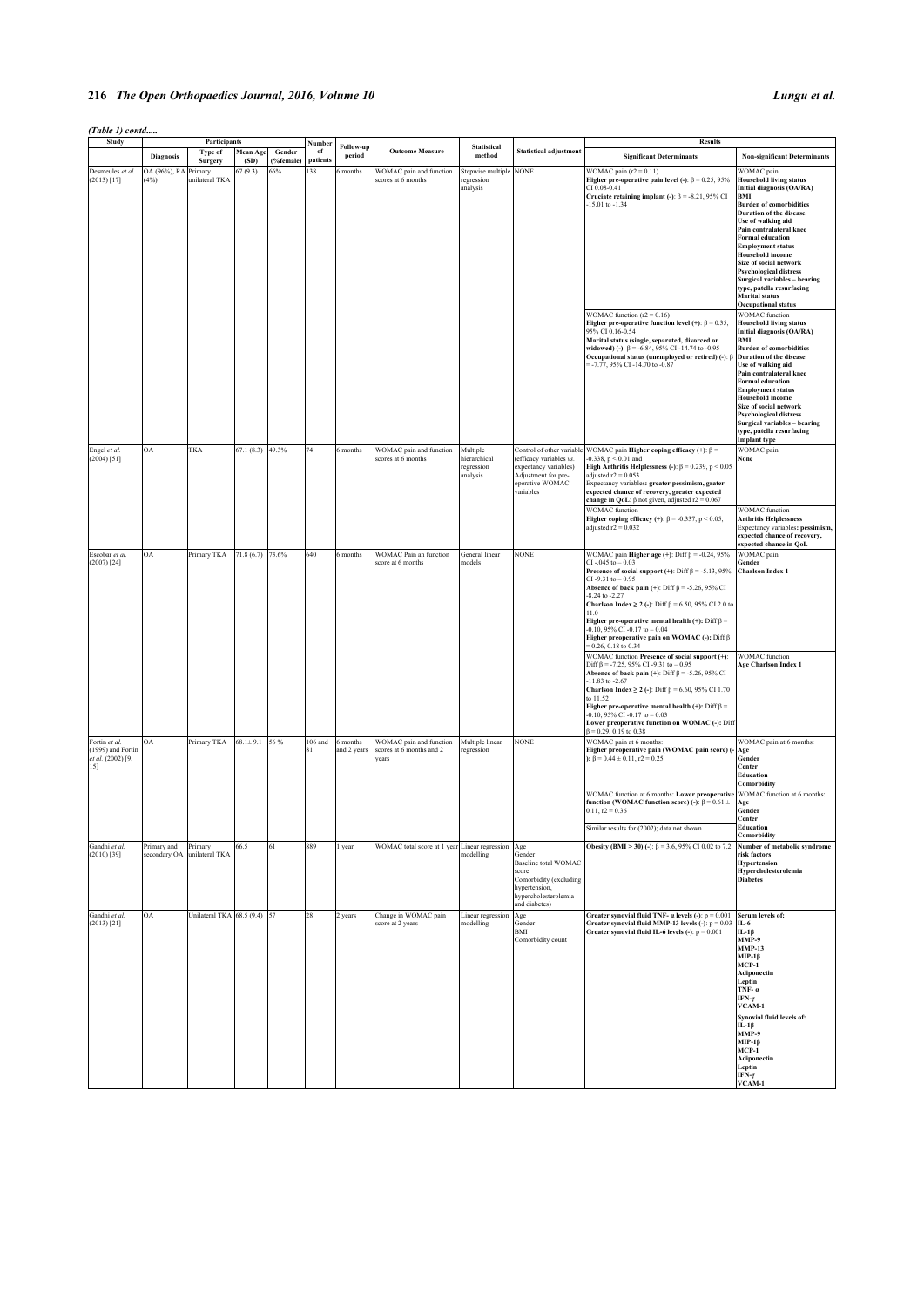#### *(Table 1) contd.....*

| Study                                      |                  | Participants                     |                         |                     | Number         | Follow-up |                                                                                               | <b>Statistical</b>                        |                               | <b>Results</b>                                                                                                                                                                                                                                                                                                                                                                                                                                                                                                                                                                                                                                                                                                                                                                                                                                    |                                                                                                                                                                                                                   |
|--------------------------------------------|------------------|----------------------------------|-------------------------|---------------------|----------------|-----------|-----------------------------------------------------------------------------------------------|-------------------------------------------|-------------------------------|---------------------------------------------------------------------------------------------------------------------------------------------------------------------------------------------------------------------------------------------------------------------------------------------------------------------------------------------------------------------------------------------------------------------------------------------------------------------------------------------------------------------------------------------------------------------------------------------------------------------------------------------------------------------------------------------------------------------------------------------------------------------------------------------------------------------------------------------------|-------------------------------------------------------------------------------------------------------------------------------------------------------------------------------------------------------------------|
|                                            | <b>Diagnosis</b> | Type of                          | <b>Mean Age</b><br>(SD) | Gender<br>(%female) | of<br>patients | period    | <b>Outcome Measure</b>                                                                        | method                                    | <b>Statistical adjustment</b> | <b>Significant Determinants</b>                                                                                                                                                                                                                                                                                                                                                                                                                                                                                                                                                                                                                                                                                                                                                                                                                   | <b>Non-significant Determinants</b>                                                                                                                                                                               |
| Hanusch et al.                             | OA               | <b>Surgery</b><br>Primary TKA    | 71 (42 to               | 45                  | 100            | year      | 1 year OKS score                                                                              | Stepwise multiple                         | <b>NONE</b>                   | Model 1                                                                                                                                                                                                                                                                                                                                                                                                                                                                                                                                                                                                                                                                                                                                                                                                                                           | Model 1                                                                                                                                                                                                           |
| (2014) [27]                                |                  |                                  | 92)                     |                     |                |           |                                                                                               | linear regression                         |                               | None                                                                                                                                                                                                                                                                                                                                                                                                                                                                                                                                                                                                                                                                                                                                                                                                                                              | Age<br>Gender<br><b>Pre-operative OKS score</b><br>Consequences (patient's beliefs<br>about impact of illness on their<br>life<br><b>Emotional representation</b><br>(patient's negative emotions                 |
|                                            |                  |                                  |                         |                     |                |           |                                                                                               |                                           |                               | Model 2<br>Better pre-operative function and lower pain (+):<br>$\beta$ = -0.296, p = 0.008<br><b>Higher anxiety</b> (-): $β = 0.270$ , $p = 0.01$                                                                                                                                                                                                                                                                                                                                                                                                                                                                                                                                                                                                                                                                                                | caused by their illness)<br>Model 2<br>Age<br>Gender                                                                                                                                                              |
|                                            |                  |                                  |                         |                     |                |           |                                                                                               |                                           |                               | Model 3<br>Better pre-operative function and lower pain (+):<br>$\beta$ = -0.239, p = 0.04<br>Higher anxiety (-): $\beta$ = 0.296, p = 0.01                                                                                                                                                                                                                                                                                                                                                                                                                                                                                                                                                                                                                                                                                                       | Model 3<br>Age Gender                                                                                                                                                                                             |
| Jones et al. (2001) Osteoarthritis<br>[41] | (93%)            | Primary<br>unilateral TKA        | 70.6                    | 59                  | 257            | 6 months  | Change in WOMAC pain and Multiple linear<br>function scores at 6 months                       | regression models                         | <b>NONE</b>                   | Change in pain<br>Higher preoperative bodily pain (SF-36) (-): $\beta$ =<br>-0.42, 95% CI -0.56 to -0.27 Cementless prosthesis                                                                                                                                                                                                                                                                                                                                                                                                                                                                                                                                                                                                                                                                                                                    | Change in pain Age<br>Gender<br><b>Waiting time</b>                                                                                                                                                               |
|                                            |                  |                                  |                         |                     |                |           |                                                                                               |                                           |                               | (-): $\beta$ = -9.48, 95% CI -16.20 to -2.77                                                                                                                                                                                                                                                                                                                                                                                                                                                                                                                                                                                                                                                                                                                                                                                                      | Number of comorbid conditions                                                                                                                                                                                     |
|                                            |                  |                                  |                         |                     |                |           |                                                                                               |                                           |                               | Change in function<br>Lower preoperative joint pain (WOMAC) (-): $\beta$ =<br>-0.43, 95% CI -0.57 to -0.28<br>Higher number of comorbid conditions<br>(-): $\beta$ = -1.56, 95% CI -2.74 to -0.37<br>Higher preoperative bodily pain (SF-36) (-): $\beta$ =<br>-0.21, 95% CI -0.35 to -0.07                                                                                                                                                                                                                                                                                                                                                                                                                                                                                                                                                       | Change in function<br>Age<br>Gender<br><b>Waiting time</b><br>BMI<br>Contralateral joint involvement<br><b>Living alone</b>                                                                                       |
| Jones et al. (2003) OA (94%)               |                  | Primary TKA                      | 69.2 (9.2) 59           |                     | 273            | 6 months  | WOMAC function score at 6                                                                     | Multiple linear                           | <b>NONE</b>                   | Older age (+): $\beta$ = 0.35, 95% CI 0.10 to 0.60                                                                                                                                                                                                                                                                                                                                                                                                                                                                                                                                                                                                                                                                                                                                                                                                | Gender                                                                                                                                                                                                            |
| $[10]$                                     |                  |                                  |                         |                     |                |           | months                                                                                        | regression                                |                               | Higher preoperative function (WOMAC) (+): $\beta$ =<br>0.30, 95% CI 0.16 to 0.43<br>Greater number of comorbid conditions (-): $\beta$ =<br>-1.62, 95% CI -2.75 to -0.49<br>Use of walking devices pre-operatively (-): $\beta$ =<br>-4.15, 95% CI-7.23 to -1.06                                                                                                                                                                                                                                                                                                                                                                                                                                                                                                                                                                                  |                                                                                                                                                                                                                   |
| Judge et al (2012) OA (93.7%)<br>$[25]$    |                  | Primary TKA<br>(92%) UKA<br>(8%) | $71.7(9.1)$ 61          |                     | 1991           | 6 months  | Model 1:<br>Total OKS, OKS pain score<br>and OKS function score at 6<br>months                | Model 1:<br>Multiple linear<br>regression | Model 1:<br><b>NONE</b>       | Model 1:<br><b>Total OKS</b><br>Higher baseline OKS (+): multivariable coefficient<br>= 1.70, 95% CI 1.43 to 1.96<br>Female sex $(-)$ : multivariable coefficient = -0.88,<br>95% CI-1.68 to -0.08 Higher preoperative BMI (-): Year surgery was performed<br>multivariable coefficient = -0.44, 95% CI -0.86 to<br>$-0.01$<br>Greater social deprivation (higher log of Index of<br>Multiple Deprivation-IMD 2004) (-): multivariable<br>coefficient = -1.40, 95% CI -1.96 to -0.85<br>RA diagnosis (vs. Primary OA) (+): multivariable<br>coefficient = 2.90, 95% CI 0.42 to 5.37<br>Moderately anxious/depressed (vs. Not<br>Anxious/Depressed) (-): multivariable coefficient =<br>-0.85, 95% CI-1.68 to -0.03<br>Extremely anxious/depressed (vs. Not<br>Anxious/Depressed) (-): multivariable coefficient =<br>-2.21, 95% CI -4.34 to -0.09 | <b>Total OKS</b><br>Age<br><b>Operated side</b><br>Diagnosis other than OA or RA<br>ASA grade                                                                                                                     |
|                                            |                  |                                  |                         |                     |                |           |                                                                                               |                                           |                               | OKS pain score<br>Higher baseline OKS (+): multivariable coefficient<br>= 1.30, 95% CI 1.03 to 1.57<br>Greater social deprivation (higher log of IMD<br>2004)(-): multivariable coefficient = -0.64, 95% CI<br>$-0.91$ to $-0.37$<br>RA diagnosis (vs. Primary OA) (+): multivariable<br>coefficient = 1.75, 95% CI 0.61 to 2.89<br>Moderately anxious/depressed (vs. Not<br>Anxious/Depressed) (-): multivariable coefficient =<br>-0.43, 95% CI -0.83 to -0.03<br>Extremely anxious/depressed (vs. Not<br>Anxious/Depressed) (-): multivariable coefficient =<br>-1.19, 95% CI -2.19 to -0.18                                                                                                                                                                                                                                                   | OKS pain score<br>Age<br>Gender<br><b>Preoperative BMI</b><br><b>Operated side</b><br>Diagnosis other than OA or RA<br>ASA grade<br>Year surgery was performed                                                    |
|                                            |                  |                                  |                         |                     |                |           |                                                                                               |                                           |                               | OKS function score<br>Higher baseline OKS (+): multivariable coefficient<br>= 1.82, 95% CI 1.58 to 2.06<br><b>Higher age (-):</b> multivariable coefficient = $-0.21$ ,<br>95% CI-0.34 to -0.08<br>Female sex (-): multivariable coefficient = $-0.79$ ,<br>95% CI-1.25 to -0.33<br>Higher preoperative BMI (-): multivariable<br>coefficient = -0.33, 95% CI -0.57 to -0.09<br>Greater social deprivation (higher log of IMD<br>$2004$ )(-): multivariable coefficient = -0.79, 95% CI<br>$-1.11$ to $-0.46$                                                                                                                                                                                                                                                                                                                                     | OKS function score<br><b>Operated side</b><br>Diagnosis other than OA or RA<br><b>RA</b> diagnosis<br>ASA grade<br><b>Anxiety/depression level</b><br>Year surgery was performed                                  |
|                                            |                  |                                  |                         |                     |                |           | Model 2:<br>PASS score for Total OKS,<br>OKS pain score and OKS<br>function score at 6 months | Model 2:<br>Logistic<br>regression        | Model 2:<br>NONE.             | Model 2:<br>PASS total OKS score<br>Higher baseline OKS (+): $OR = 1.52$ , 95% CI 1.40<br>to 1.66 Greater social deprivation (higher log of<br>Index of Multiple Deprivation 2004) (-): $OR = 0.73$ ,<br>95% CI 0.62 to 0.87 RA diagnosis (+): OR = 2.17,<br>95% CI 1.02 to 4.60                                                                                                                                                                                                                                                                                                                                                                                                                                                                                                                                                                  | Model 2:<br>PASS total OKS score<br>Age<br>Gender<br>BMI<br><b>Operated Side</b><br>Diagnosis other than OA or RA<br>ASA grade<br><b>Anxiety/depression level</b><br>Year surgery was performed                   |
|                                            |                  |                                  |                         |                     |                |           |                                                                                               |                                           |                               | PASS OKS pain score<br>Higher baseline OKS (+): OR = 1.81, 95% CI 1.52<br>to 2.17<br>Greater social deprivation (higher log of Index of<br>Multiple Deprivation 2004) (-): OR = $0.80$ , 95% CI<br>0.68 to 0.94<br>RA diagnosis (+): OR = 2.33, 95% CI 1.03 to 5.29<br>Moderately anxious/depressed (vs. not<br>anxious/depressed) (-):OR = 0.67, 95% CI 0.54 to<br>0.84<br>Extremely anxious/depressed (vs. not<br>anxious/depressed) (-): $OR = 0.51$ , 95% CI 0.31 to<br>0.84                                                                                                                                                                                                                                                                                                                                                                  | PASS OKS pain score<br>Age<br>Gender<br>BMI<br><b>Operated Side</b><br>Diagnosis other than OA or RA<br><b>ASA</b> grade<br>Year surgery was performed                                                            |
|                                            |                  |                                  |                         |                     |                |           |                                                                                               |                                           |                               | PASS OKS function score<br>Higher baseline OKS (+): $OR = 2.08$ , 95% CI 1.82<br>to 2.39<br>Older age (-):OR = 0.93, 95% CI 0.87 to 0.99<br>Greater social deprivation (higher log of Index of<br>Multiple Deprivation 2004) (-): OR = $0.76$ , 95% CI<br>0.64 to 0.89<br>Moderately anxious/depressed (vs. not<br>anxious/depressed) (-): $OR = 0.77$ , 95% CI 0.61 to<br>0.97                                                                                                                                                                                                                                                                                                                                                                                                                                                                   | PASS OKS function score<br>Gender<br>BMI<br><b>Operated Side</b><br>Diagnosis other than OA or RA<br>ASA grade<br><b>Extremely anxious/depressed</b><br>(vs. not anxious/depressed)<br>Year surgery was performed |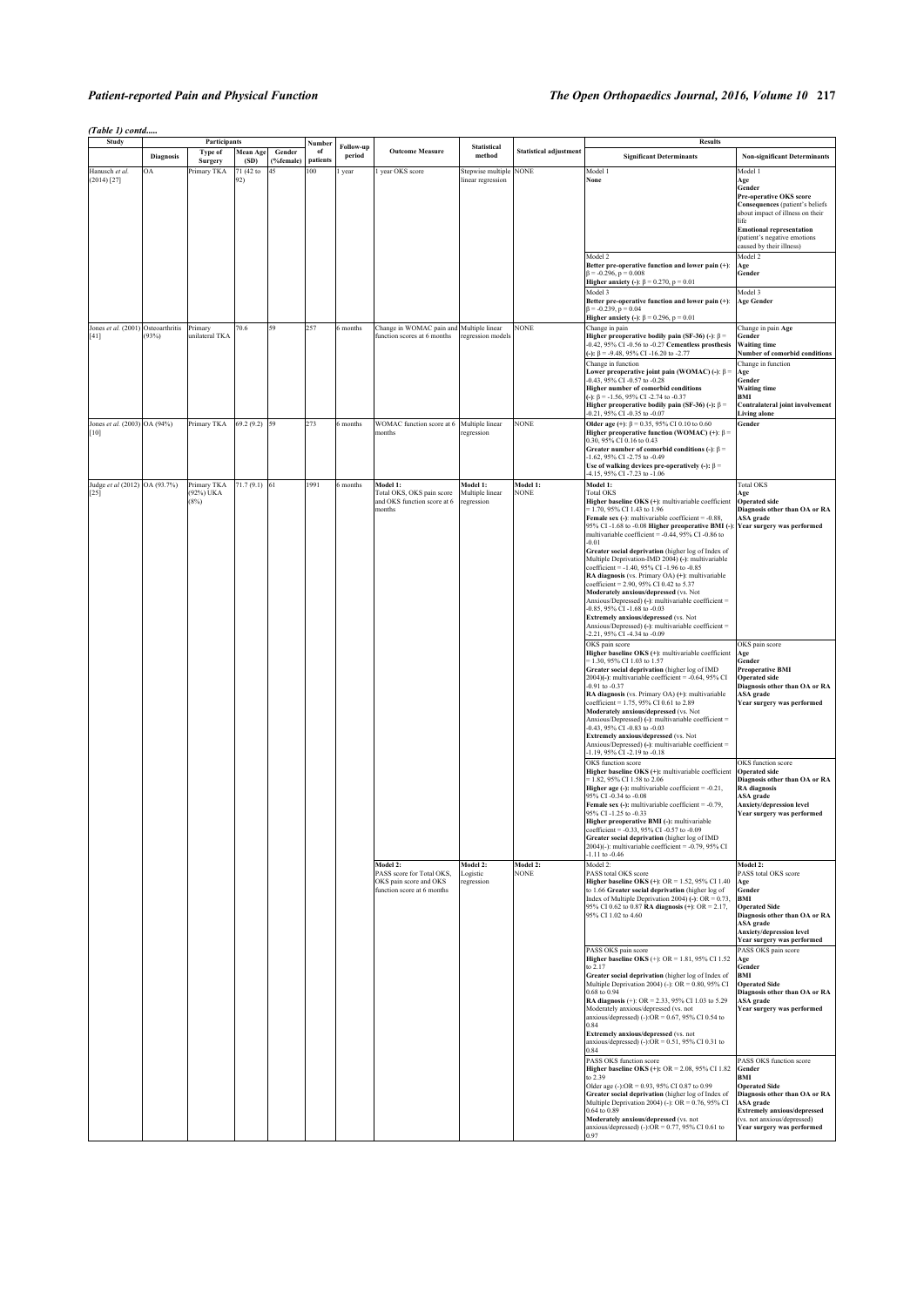# **218** *The Open Orthopaedics Journal, 2016, Volume 10 Lungu et al.*

| (Table 1) contd |
|-----------------|
|-----------------|

| Study                                  |                  | Participants       |                  |                     | Number         | Follow-up           |                                                | <b>Statistical</b>                  |                                                                                                        | <b>Results</b>                                                                                                                                                                                                                                                                                                                                                                                                                                                                                                                                                                                                                                                    |                                                                                     |
|----------------------------------------|------------------|--------------------|------------------|---------------------|----------------|---------------------|------------------------------------------------|-------------------------------------|--------------------------------------------------------------------------------------------------------|-------------------------------------------------------------------------------------------------------------------------------------------------------------------------------------------------------------------------------------------------------------------------------------------------------------------------------------------------------------------------------------------------------------------------------------------------------------------------------------------------------------------------------------------------------------------------------------------------------------------------------------------------------------------|-------------------------------------------------------------------------------------|
|                                        | <b>Diagnosis</b> | Type of<br>Surgery | Mean Age<br>(SD) | Gender<br>(%female) | of<br>patients | period              | <b>Outcome Measure</b>                         | method                              | <b>Statistical adjustment</b>                                                                          | <b>Significant Determinants</b>                                                                                                                                                                                                                                                                                                                                                                                                                                                                                                                                                                                                                                   | <b>Non-significant Determinants</b>                                                 |
| Kauppila et al.<br>(2011) [4]          | OA               | Primary TKA        | 70.7(5.5)        | 75                  | 88             | 12 months           | 12 month WOMAC function<br>change score        | Multiple linear<br>regression       | <b>NONE</b>                                                                                            | Multiple linear regression<br>Male gender (-): $\beta$ = -12.0, 95% CI -23.1 to -0.9<br>Presence of osteoporosis (-): $\beta$ = -17.5, 95% CI<br>$-32.9$ to $-2.1$<br>Higher pre-operative function (-): $\beta$ = 0.31, 95% CI<br>$0.06$ to $0.56$                                                                                                                                                                                                                                                                                                                                                                                                               | Multiple linear regression<br>Age<br>Pre-operative function of the<br>opposite knee |
|                                        |                  |                    |                  |                     |                |                     | OMERACT-OARSI<br>responder criteria            | Multivariate<br>logistic regression |                                                                                                        | Multivariate logistic regression<br><b>Presence of osteoporosis (-):</b> OR = 14.7, 95% CI 1.1 Data not shown<br>to 106.1                                                                                                                                                                                                                                                                                                                                                                                                                                                                                                                                         | Multivariate logistic regression                                                    |
| Lingard et al.                         | OA               | Primary TKA        | 69.9             | 59.2                | 860            | 12 and 24           | WOMAC pain and function                        | Hierarchical                        | <b>NONE</b>                                                                                            | WOMAC pain                                                                                                                                                                                                                                                                                                                                                                                                                                                                                                                                                                                                                                                        | WOMAC pain                                                                          |
| $(2004)$ [26]                          |                  |                    |                  |                     |                | months              | at 12 and 24 months                            | linear modelling                    |                                                                                                        | At 12 months<br>Female gender (-): $F = 7.06$ , $p < 0.05$ , parameter<br>estimate = -3.77, 95% CI -6.55 to -0.99<br>Lower preoperative pain (WOMAC pain score) (-<br>): $F = 29.16$ , $p < 0.0005$ , parameter estimate = 0.20,<br>95% CI 0.13 to 0.28<br>Lower preoperative mental health (SF-36 mental<br>health score) (-): $F = 17.53$ , $p < 0.0005$ , parameter<br>estimate = 0.16, 95% CI 0.09 to 0.24<br>More comorbid conditions (-): $F = 5.85$ , $p < 0.05$ ,<br>parameter estimate = -1.33, 95% CI -2.41 to -0.25                                                                                                                                    | At 12 months<br>Age<br>Country                                                      |
|                                        |                  |                    |                  |                     |                |                     |                                                |                                     |                                                                                                        | At 24 months<br>Female gender (-): $F = 3.98$ , $p < 0.05$ , parameter<br>estimate = -2.98, 95% CI -5.91 to -0.05<br>Lower preoperative pain (WOMAC pain score) (-<br>): $F = 25.13$ , $p < 0.0005$ , parameter estimate = 0.20,<br>95% CI 0.12 to 0.28<br>Lower preoperative mental health (SF-36 mental<br>health score) (-): $F = 9.53$ , $p < 0.005$ , parameter<br>estimate = 0.13, 95% CI 0.05 to 0.21<br>More comorbid conditions (-): $F = 4.59$ , $p < 0.05$ ,<br>parameter estimate = -1.24, 95% CI -2.38 to -0.11                                                                                                                                      | At 24 months<br>Age                                                                 |
|                                        |                  |                    |                  |                     |                |                     |                                                |                                     |                                                                                                        | WOMAC function                                                                                                                                                                                                                                                                                                                                                                                                                                                                                                                                                                                                                                                    | WOMAC function                                                                      |
|                                        |                  |                    |                  |                     |                |                     |                                                |                                     |                                                                                                        | At 12 months<br>Higher age (-): $F = 5.62$ , $p < 0.05$ , parameter<br>estimate = -0.19, 95% CI -0.35 to -0.03<br>Lower preoperative function (WOMAC function<br>score) (-): $F = 51.58$ , $p < 0.0005$ , parameter estimate<br>= 0.30, 95% CI 0.22 to 0.38<br>Lower preoperative mental health (SF-36 mental<br>health score) (-): $F = 17.04$ , $p \le 0.0005$ , parameter<br>estimate = 0.17, 95% CI 0.09 to 0.25<br><b>Higher BMI</b> (-): $F = 4.70$ , $p < 0.05$ , parameter<br>estimate = -0.30, 95% CI -0.57 to -0.03<br>More comorbid conditions (-): $F = 11.96$ , $p < 0.005$                                                                          | At 12 months<br>Gender                                                              |
|                                        |                  |                    |                  |                     |                |                     |                                                |                                     |                                                                                                        | parameter estimate = $-1.95$ , $95\%$ CI $-3.05$ to $-0.84$<br>At 24 months<br>Lower preoperative function (WOMAC function                                                                                                                                                                                                                                                                                                                                                                                                                                                                                                                                        | At 24 months<br><b>Age Gender</b>                                                   |
|                                        |                  |                    |                  |                     |                |                     |                                                |                                     |                                                                                                        | score) (+): $F = 55.75$ , $p < 0.0005$ , parameter estimate<br>$= 0.34$ , 95% CI 0.25 to 0.43<br>Lower preoperative mental health (SF-36 mental<br>health score) (-): $F = 6.02$ , $p < 0.05$ , parameter<br>estimate = 0.11, 95% CI 0.02 to 0.20<br>Restricted knee flexion (-): $F = 6.04$ , $p < 0.05$ ,<br>parameter estimate = 0.12, 95% CI 0.02 to 0.21<br>More comorbid conditions (-): $F = 13.96$ , $p <$<br>0.0005, parameter estimate = -2.26, 95% CI -3.45 to<br>$-1.07$                                                                                                                                                                              |                                                                                     |
| Lingard et al.<br>$(2004)$ [26]        | OA               | Primary TKA        | 69.9             | 59.2                | 860            | 12 and 24<br>months | WOMAC pain and function<br>at 12 and 24 months | Hierarchical<br>linear modelling    | <b>NONE</b>                                                                                            | Lower preoperative function (WOMAC function<br>score) (+): $F = 55.75$ , $p < 0.0005$ , parameter estimate<br>= 0.34, 95% CI 0.25 to 0.43<br>Lower preoperative mental health (SF-36 mental<br>health score) (-): $F = 6.02$ , $p < 0.05$ , parameter<br>estimate = 0.11, 95% CI 0.02 to 0.20<br>Restricted knee flexion (-): $F = 6.04$ , $p \le 0.05$ ,<br>parameter estimate = $0.12$ , 95% CI 0.02 to 0.21<br>More comorbid conditions (-): $F = 13.96$ , $p <$<br>0.0005, parameter estimate = -2.26, 95% CI -3.45 to<br>$-1.07$                                                                                                                             |                                                                                     |
| Lingard et al.<br>$(2007)$ [38]        | OA               | Primary TKA        | 70.8             | 60.3                | 952            | 12 and 24<br>months | WOMAC pain and function<br>at 12 and 24 months | General linear<br>models            | Age<br>Gender<br>Number of<br>comorbidities<br>Country<br>Center within country<br>Preoperative scores | With substitution of missing values<br>WOMAC pain Higher preoperative mental health<br>$(SF-36)$ (+):<br>At 12 months: parameter estimate = $0.128$ , p =<br>0.0008<br>At 24 months: parameter estimate = $0.096$ , p =<br>0.0109<br>WOMAC function<br>Higher preoperative mental health (SF-36) (+):<br>At 12 months: parameter estimate = $0.150$ , p =<br>0.0001<br>At 24 months: parameter estimate = $0.106$ , p =<br>0.0071                                                                                                                                                                                                                                 |                                                                                     |
| Lopez-Olivo et al. OA<br>$(2011)$ [18] |                  | Primary TKA        | 65 (9)           | 65                  | 232            | 6 months            | WOMAC pain and function<br>at 6 months         | Multiple<br>regression<br>modelling | <b>NONE</b>                                                                                            | WOMAC pain<br>More education (+): $\beta$ = -0.17, p =0.01<br>More comorbidities (-): $\beta$ = 0.17, p = 0.008<br>More problem solving-style coping (+): $\beta$ = -0.14, p<br>$=0.03$<br>More dysfunctional coping (-):<br>$\beta = 0.13$ , p = 0.04<br>More internal belief of control over health (+): $\beta$ =<br>$-0.14$ , $p = 0.02$<br>WOMAC function<br>More frequent availability of tangible support (+): BMI<br>$\beta$ = - 0.15, p = 0.01<br>Worse depressive state (-): $\beta = 0.15$ , $p = 0.02$<br>More problem solving-style coping (+): $\beta$ = -0.20, p<br>$=0.001$<br>Lower baseline function level (-): $\beta = 0.25$ , p<br>$=0.0001$ | WOMAC pain<br>BMI<br><b>Baseline pain level</b><br>WOMAC function<br>Comorbidities  |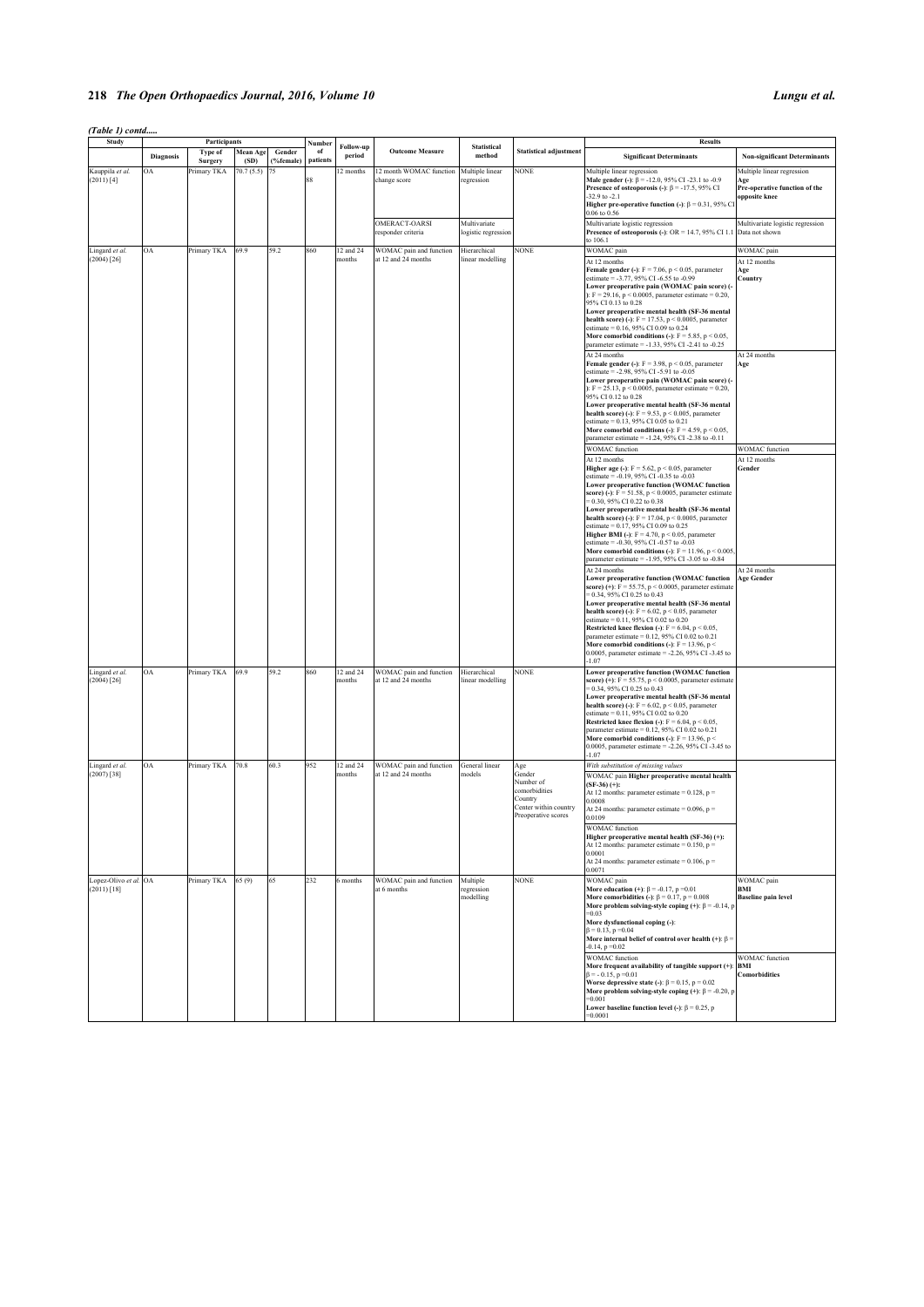*(Table 1) contd.....*

| Study                           |                  | Participants                |          |           | Number   |                     |                             |                              |                                      | <b>Results</b>                                                                                                      |                                                                    |
|---------------------------------|------------------|-----------------------------|----------|-----------|----------|---------------------|-----------------------------|------------------------------|--------------------------------------|---------------------------------------------------------------------------------------------------------------------|--------------------------------------------------------------------|
|                                 |                  | Type of                     | Mean Age | Gender    | of       | Follow-up<br>period | <b>Outcome Measure</b>      | <b>Statistical</b><br>method | <b>Statistical adjustment</b>        |                                                                                                                     |                                                                    |
|                                 | <b>Diagnosis</b> | Surgery                     | (SD)     | (%female) | patients |                     |                             |                              |                                      | <b>Significant Determinants</b>                                                                                     | <b>Non-significant Determinants</b>                                |
| Neuburger et al.<br>(2013) [23] | OA (90%)         | Primary TKA<br>(95%)        | N/A      | 57%       | 62,303   | months              | Total OKS score at 6 months | Logistic<br>regression       | Model 1:<br>Age                      | Model 1:<br>More social deprivation (2nd quintile vs. 1st                                                           | Model 1:<br><b>NONE</b>                                            |
|                                 |                  |                             |          |           |          |                     |                             | analysis                     | Sex                                  | quintile) (-): $\beta$ = -0.7, 95% -0.9 to -0.5                                                                     |                                                                    |
|                                 |                  | Revision TKA                |          |           |          |                     |                             |                              | Ethnicity                            | More social deprivation (3rd quintile vs. 1st                                                                       |                                                                    |
|                                 |                  | (5%)                        |          |           |          |                     |                             |                              | Self-reported comorbid<br>conditions | quintile) (-): $\beta$ = -1.1, 95% -1.3 to -0.9<br>More social deprivation (4th quintile vs. 1st                    |                                                                    |
|                                 |                  |                             |          |           |          |                     |                             |                              | Self-reported general                | quintile) (-): $\beta$ = -2.2, 95% -2.4 to -2.0                                                                     |                                                                    |
|                                 |                  |                             |          |           |          |                     |                             |                              | health<br>Primary OA                 | More social deprivation (5th quintile vs. 1st<br>quintile) (-): $\beta$ = -3.5, 95% -3.8 to -3.3                    |                                                                    |
|                                 |                  |                             |          |           |          |                     |                             |                              | Primary TKA or                       |                                                                                                                     |                                                                    |
|                                 |                  |                             |          |           |          |                     |                             |                              | revision TKA<br>Hospital             |                                                                                                                     |                                                                    |
|                                 |                  |                             |          |           |          |                     |                             |                              | Model 2:                             | Model 2:                                                                                                            | Model 2:                                                           |
|                                 |                  |                             |          |           |          |                     |                             |                              | Age                                  | More social deprivation (2nd quintile vs. 1st                                                                       | <b>NONE</b>                                                        |
|                                 |                  |                             |          |           |          |                     |                             |                              | Sex<br>Ethnicity                     | quintile) (-): $\beta$ = -0.4, 95% -0.6 to -0.2<br>More social deprivation (3rd quintile vs. 1st                    |                                                                    |
|                                 |                  |                             |          |           |          |                     |                             |                              | Self-reported comorbid               | quintile) (-): $\beta$ = -0.6, 95% -0.8 to -0.4                                                                     |                                                                    |
|                                 |                  |                             |          |           |          |                     |                             |                              | conditions<br>Self-reported general  | More social deprivation (4th quintile vs. 1st<br>quintile) (-): $\beta$ = -1.5, 95% -1.8 to -1.3                    |                                                                    |
|                                 |                  |                             |          |           |          |                     |                             |                              | health                               | More social deprivation (5th quintile vs. 1st                                                                       |                                                                    |
|                                 |                  |                             |          |           |          |                     |                             |                              | Primary OA<br>Primary TKA or         | quintile) (-): $\beta$ = -2.4, 95% -2.7 to -2.2                                                                     |                                                                    |
|                                 |                  |                             |          |           |          |                     |                             |                              | revision TKA                         |                                                                                                                     |                                                                    |
|                                 |                  |                             |          |           |          |                     |                             |                              | Hospital<br>Preoperative OKS         |                                                                                                                     |                                                                    |
|                                 |                  |                             |          |           |          |                     |                             |                              | Longstanding problems                |                                                                                                                     |                                                                    |
|                                 |                  |                             |          |           |          |                     |                             |                              | Model 3:                             | Model 3:                                                                                                            | Model 3:                                                           |
|                                 |                  |                             |          |           |          |                     |                             |                              | <b>NONE</b>                          | Age < 51 years (vs. 71-80 years) (-): $\beta$ = -2.9, 95%<br>$-3.4$ to $-2.4$                                       | Gender Age 61-70 years (vs.<br>71-80 years)                        |
|                                 |                  |                             |          |           |          |                     |                             |                              |                                      | Age 51-60 years (vs. 71-80 years) (-): $\beta$ = -1.6, 95%                                                          | <b>Lung</b> disease                                                |
|                                 |                  |                             |          |           |          |                     |                             |                              |                                      | $-1.8$ to $-1.3$<br>Age > 80 years (vs. 71-80 years) (-): $\beta$ = -0.5, 95%                                       | Cancer                                                             |
|                                 |                  |                             |          |           |          |                     |                             |                              |                                      | $-0.7$ to $-0.2$                                                                                                    |                                                                    |
|                                 |                  |                             |          |           |          |                     |                             |                              |                                      | South-Asian, black or other ethnicity (vs. white<br>ethnicity) (-): $\beta$ = -2.5, 95% -2.9 to -2.2                |                                                                    |
|                                 |                  |                             |          |           |          |                     |                             |                              |                                      | <b>Heart disease (-)</b> : $\beta$ = -0.6, 95% -0.8 to -0.3                                                         |                                                                    |
|                                 |                  |                             |          |           |          |                     |                             |                              |                                      | High blood pressure (+): $\beta$ = 0.3, 95% 0.2 to 0.5                                                              |                                                                    |
|                                 |                  |                             |          |           |          |                     |                             |                              |                                      | <b>Stroke (-):</b> $\beta$ = -0.9, 95% -1.5 to -0.3<br>Poor circulation (-): $\beta$ = - 2.3, 95% -2.6 to -2.0      |                                                                    |
|                                 |                  |                             |          |           |          |                     |                             |                              |                                      | <b>Diabetes</b> (-): $\beta$ = -0.7, 95% -1.0 to -0.5                                                               |                                                                    |
|                                 |                  |                             |          |           |          |                     |                             |                              |                                      | <b>Depression</b> (-): $\beta$ = - 1.8, 95% -2.1 to -1.5<br>Very good general health (vs. excellent) (-): $\beta$ = |                                                                    |
|                                 |                  |                             |          |           |          |                     |                             |                              |                                      | -1.2, 95% -1.6 to -0.9                                                                                              |                                                                    |
|                                 |                  |                             |          |           |          |                     |                             |                              |                                      | Good general health (vs. excellent) (-): $\beta$ = -3.6,<br>95% -4.1 to -3.3                                        |                                                                    |
|                                 |                  |                             |          |           |          |                     |                             |                              |                                      | Fair general health (vs. excellent) (-): $\beta$ = -7.3, 95%                                                        |                                                                    |
|                                 |                  |                             |          |           |          |                     |                             |                              |                                      | $-7.7$ to $-6.9$<br>Poor general health vs. excellent) (-): $\beta$ = -11.0,                                        |                                                                    |
|                                 |                  |                             |          |           |          |                     |                             |                              |                                      | 95% -11.6 to -10.4                                                                                                  |                                                                    |
|                                 |                  |                             |          |           |          |                     |                             |                              |                                      | Diagnosis of OA (-): $\beta$ = -0.5, 95% -0.9 to -0.3<br>Revision operation (-): $β = -6.3, 95% -6.7$ to $-5.8$     |                                                                    |
|                                 |                  |                             |          |           |          |                     |                             |                              |                                      | Longstanding problems (+): $\beta$ = 0.4, 95% 0.3 to 0.6                                                            |                                                                    |
|                                 |                  |                             |          |           |          |                     |                             |                              |                                      | Better preoperative pain/function (2nd decile of<br>preoperative OKS score vs. 1st decile - lowest) (+): $\beta$    |                                                                    |
|                                 |                  |                             |          |           |          |                     |                             |                              |                                      | 2.5, 95% 2.0 to 2.9                                                                                                 |                                                                    |
|                                 |                  |                             |          |           |          |                     |                             |                              |                                      | Better preoperative pain/function (3rd decile of<br>preoperative OKS score vs. 1st decile - lowest) (vs.            |                                                                    |
|                                 |                  |                             |          |           |          |                     |                             |                              |                                      | 1st decile - lowest (+): $\beta$ = 3.9, 95% 3.5 to 4.2 Better                                                       |                                                                    |
|                                 |                  |                             |          |           |          |                     |                             |                              |                                      | preoperative pain/function (4th decile of<br>preoperative OKS score vs. 1st decile - lowest) (+): $\beta$           |                                                                    |
|                                 |                  |                             |          |           |          |                     |                             |                              |                                      | 4.8, 95% 4.5 to 5.2                                                                                                 |                                                                    |
| Papakostidou et                 | OA (96%)         | Primary TKA                 | 69.17    | 79.4      | 204      | 12 months           | WOMAC pain and function     | General linear               | <b>NONE</b>                          | WOMAC pain                                                                                                          | WOMAC pain                                                         |
| al. (2012) [28]                 |                  |                             | (6.69)   |           |          |                     | at 12 months                | modelling                    |                                      | Higher pre-intervention pain (-): $Diff = 0.10, 95\%$<br>CI 0.02 to 2.29                                            | <b>Gender Age BMI Education</b><br><b>Social support Residence</b> |
|                                 |                  |                             |          |           |          |                     |                             |                              |                                      | WOMAC function                                                                                                      | WOMAC function                                                     |
|                                 |                  |                             |          |           |          |                     |                             |                              |                                      | Lower pre-intervention function (-): $Diff = 0.17$ ,<br>95% CI 0.06 to 0.28                                         | <b>Gender Age BMI Education</b><br><b>Social support Residence</b> |
| Perruccio et al.                | ОA               | Primary                     | 65       | 65        | 494      | 12 months           | WOMAC pain and function     | Multiple linear              | <b>NONE</b>                          | Pain                                                                                                                | Pain                                                               |
| (2012) [19]                     |                  | unilateral TKA              |          |           |          |                     | at 12 months                | regression                   |                                      | Symptomatic ankles/feet/toes (-): $\beta$ = 1.24, 95% CI                                                            | Age                                                                |
|                                 |                  |                             |          |           |          |                     |                             |                              |                                      | 0.48 to 2.00<br><b>Symptomatic neck (-):</b> $β = 1.07, 95%$ CI 0.17 to                                             | Gender<br>Education                                                |
|                                 |                  |                             |          |           |          |                     |                             |                              |                                      | 1.98                                                                                                                | BMI                                                                |
|                                 |                  |                             |          |           |          |                     |                             |                              |                                      | Higher pre-surgery knee pain (-): $\beta$ = 0.34, 95% CI Comorbidity count<br>0.24 to 0.45                          | Symptomatic contralateral knee                                     |
|                                 |                  |                             |          |           |          |                     |                             |                              |                                      |                                                                                                                     | <b>Symptomatic hips</b>                                            |
|                                 |                  |                             |          |           |          |                     |                             |                              |                                      |                                                                                                                     | Symptomatic<br>elbows/wrists/hands                                 |
|                                 |                  |                             |          |           |          |                     |                             |                              |                                      |                                                                                                                     | <b>Symptomatic shoulder</b>                                        |
|                                 |                  |                             |          |           |          |                     |                             |                              |                                      |                                                                                                                     | Symptomatic spine/lower back                                       |
|                                 |                  |                             |          |           |          |                     |                             |                              |                                      | Physical function<br>Symptomatic ankles/feet/toes (-): $\beta$ = 3.14, 95% CI Age                                   | Physical function                                                  |
|                                 |                  |                             |          |           |          |                     |                             |                              |                                      | 0.69 to 5.59<br>Symptomatic neck (-): $\beta$ = 3.46, 95% CI 0.54 to                                                | Gender<br><b>Education</b>                                         |
|                                 |                  |                             |          |           |          |                     |                             |                              |                                      | 6.38                                                                                                                | Overweight                                                         |
|                                 |                  |                             |          |           |          |                     |                             |                              |                                      | Higher Pre-surgery knee function (+): $\beta$ = 0.41,<br>95% CI 0.31 to 0.50                                        | BMI<br>Comorbidity count                                           |
|                                 |                  |                             |          |           |          |                     |                             |                              |                                      |                                                                                                                     | Symptomatic contralateral knee                                     |
|                                 |                  |                             |          |           |          |                     |                             |                              |                                      |                                                                                                                     | <b>Symptomatic hips</b><br>Symptomatic                             |
|                                 |                  |                             |          |           |          |                     |                             |                              |                                      |                                                                                                                     | elbows/wrists/hands                                                |
|                                 |                  |                             |          |           |          |                     |                             |                              |                                      |                                                                                                                     | <b>Symptomatic shoulder</b><br>Symptomatic spine/lower back        |
| Rajgopal et al.                 | OA               | Primary TKA                 | N/A      | 59.3      | 550      | l year              | Total WOMAC score at 1      | Multiple linear              | <b>NONE</b>                          | Higher baseline mental health (+): $\beta = 0.210, 95\%$                                                            | Age                                                                |
| $(2008)$ $[20]$                 |                  | $(7.1\%$ with               |          |           |          |                     | vear                        | regression                   |                                      | CI 0.063 to 357                                                                                                     | Gender                                                             |
|                                 |                  | history of<br>contralateral |          |           |          |                     |                             |                              |                                      | Charnley Class C (-): $\beta$ = -4.897, 95% CI -8.701 to<br>$-1.093$                                                | Prior contralateral TKA<br>BMI                                     |
|                                 |                  | TKA)                        |          |           |          |                     |                             |                              |                                      | Higher baseline WOMAC score (+): $\beta$ = 0.301,                                                                   |                                                                    |
|                                 |                  |                             |          |           |          |                     |                             |                              |                                      | 95% CI 0.202 to 0.399<br><b>BMI ≥40 (-)</b> : $\beta$ = -5.188, 95% CI -9.771 to -0.606                             |                                                                    |
| Ramaesh et al.                  | Arthrosis        | TKA                         | 70.5     | 58        | 205      | l year              | Oxford Knee Score at 1 year | Multiple linear              | <b>NONE</b>                          | More comorbidity (-): $B = -1.77$ , 95% CI -2.35 to                                                                 | Age                                                                |
| (2013) [29]                     |                  |                             |          |           |          |                     |                             | regression                   |                                      | $-1.19$<br>Better preoperative function/pain level $(+)$ : B =                                                      | Gender                                                             |
|                                 |                  |                             |          |           |          |                     |                             |                              |                                      | 0.26, 95% CI 0.10 to 0.43                                                                                           | <b>Personality type</b>                                            |
| Riddle et al.                   | OA               | Primary TKA                 | 63.7     | 70.7      | 157      | 6 months            | WOMAC pain and function     | Logistic                     | Age                                  | WOMAC pain score                                                                                                    | WOMAC pain score                                                   |
| $(2010)$ [22]                   |                  |                             |          |           |          |                     | change scores at 6 months   | regression                   | Gender<br>BMI                        | Model 1: change by <50%                                                                                             | Model 1                                                            |
|                                 |                  |                             |          |           |          |                     |                             |                              | Comorbidity                          | Greater pain catastrophizing (PCS score $\geq 16$ ) (-):<br>OR = 2.67, 95% CI 1.2 to 6.1                            | None                                                               |
|                                 |                  |                             |          |           |          |                     |                             |                              | Rheumatoid arthritis<br>status       | Model 2: change $\leq$ 4 points                                                                                     | Model 2                                                            |
|                                 |                  |                             |          |           |          |                     |                             |                              | Race/ethnicity                       | Greater pain catastrophizing (PCS score $\geq$ 16) (-):<br>OR = 6.04, 95% CI 1.75 to 20.82                          | Self-efficacy<br>Kinesiophobia                                     |
|                                 |                  |                             |          |           |          |                     |                             |                              | Preoperative WOMAC<br>pain score     | WOMAC function score                                                                                                | WOMAC function score                                               |
|                                 |                  |                             |          |           |          |                     |                             |                              |                                      | Model 1: change by <50%                                                                                             | Model 1: change by <50%                                            |
|                                 |                  |                             |          |           |          |                     |                             |                              |                                      | None                                                                                                                | None                                                               |
|                                 |                  |                             |          |           |          |                     |                             |                              |                                      | Model 2: change $\leq 15$ points<br>None                                                                            | Model 2: change $\leq 15$ points<br>None                           |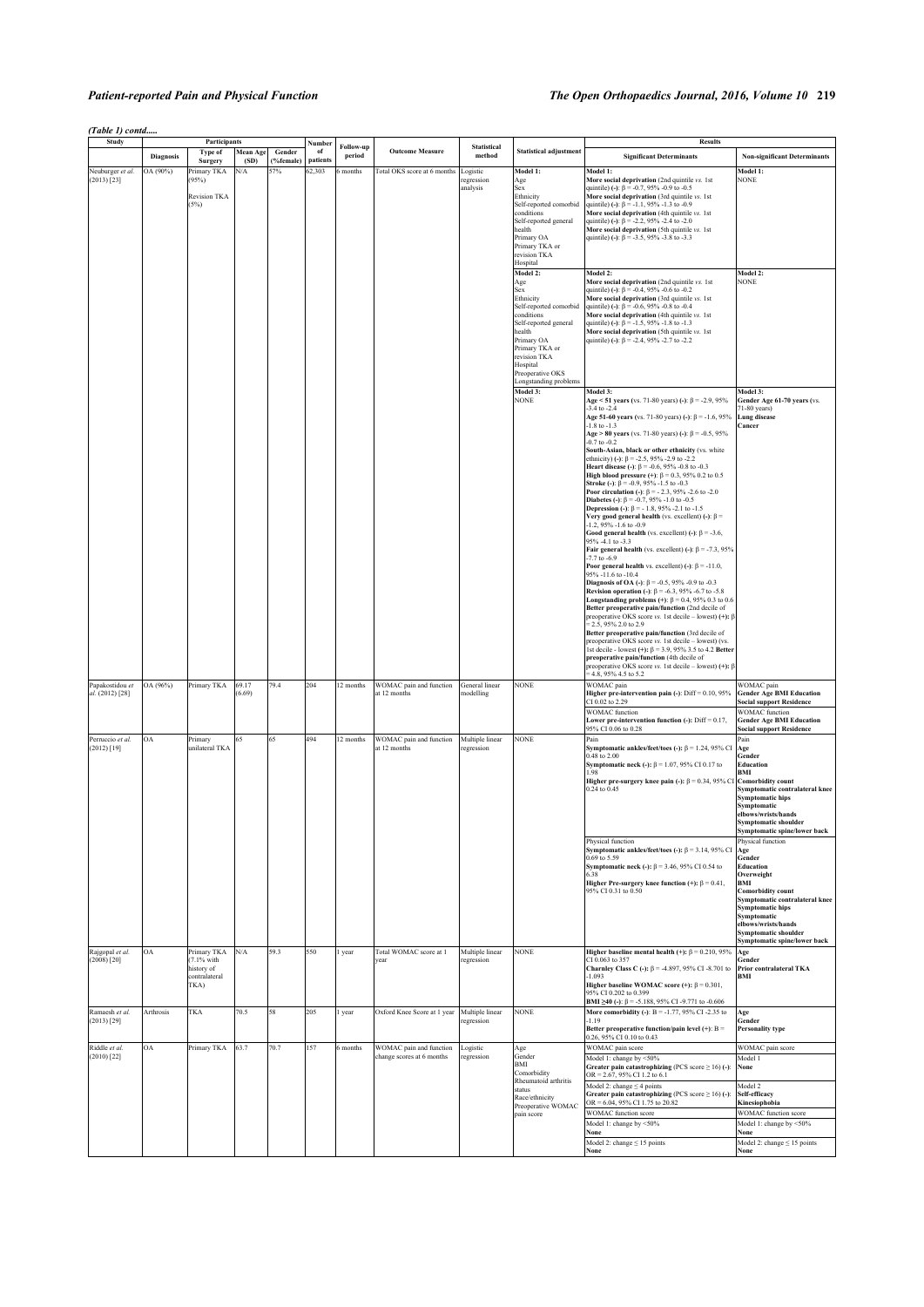*(Table 1) contd.....*

| Study                            |                  | Participants       |                        |                     | Number         | Follow-up |                                         | Statistical                               |                                                      | <b>Results</b>                                                                                                                                                                                                                                                                                                                                                                                                                                                                              |                                                                                                                                                                                                    |
|----------------------------------|------------------|--------------------|------------------------|---------------------|----------------|-----------|-----------------------------------------|-------------------------------------------|------------------------------------------------------|---------------------------------------------------------------------------------------------------------------------------------------------------------------------------------------------------------------------------------------------------------------------------------------------------------------------------------------------------------------------------------------------------------------------------------------------------------------------------------------------|----------------------------------------------------------------------------------------------------------------------------------------------------------------------------------------------------|
|                                  | <b>Diagnosis</b> | Type of<br>Surgery | Mean Age<br>(SD)       | Gender<br>(%female) | of<br>patients | period    | <b>Outcome Measure</b>                  | method                                    | <b>Statistical adjustment</b>                        | <b>Significant Determinants</b>                                                                                                                                                                                                                                                                                                                                                                                                                                                             | <b>Non-significant Determinants</b>                                                                                                                                                                |
| Smith et al.<br>$(2004)$ [52]    | ОA               | Primary TKA        | 67.2(8.3)              | 52                  | 64             | 6 months  | WOMAC pain and function<br>at 6 months  | Multiple linear<br>regression<br>analysis | Gender<br>Education<br>Pre-surgery health<br>measure | <b>NONE</b>                                                                                                                                                                                                                                                                                                                                                                                                                                                                                 | <b>WOMAC Pain:</b><br>Optimism<br>Pessimism<br><b>Emotionality</b><br>Purpose in life                                                                                                              |
|                                  |                  |                    |                        |                     |                |           |                                         |                                           |                                                      |                                                                                                                                                                                                                                                                                                                                                                                                                                                                                             | WOMAC Function:<br>Optimism<br>Pessimism<br>Emotionality<br>Purpose in life                                                                                                                        |
| Sullivan et al.<br>$(2011)$ [30] | OA               | Primary TKA        | 67                     | 60.8                | 120            | 12 months | WOMAC pain and function<br>at 12 months | Hierarchical<br>egression<br>analysis     | <b>NONE</b>                                          | WOMAC pain<br>Greater preoperative pain catastrophizing (-):<br>$\beta = 0.27$ , $p < 0.05$                                                                                                                                                                                                                                                                                                                                                                                                 | WOMAC pain<br>Preoperative pain<br><b>Preoperative function</b><br>Age<br>Sex<br>BMI<br>Comorbidites<br><b>Surgery Duration</b><br>Surgeon<br>Kinesiophobia<br><b>Depression</b>                   |
|                                  |                  |                    |                        |                     |                |           |                                         |                                           |                                                      | WOMAC function<br>Greater preoperative pain catastrophizing (-): $\beta$<br>$0.34, p \le 0.01$                                                                                                                                                                                                                                                                                                                                                                                              | <b>WOMAC</b> function<br>Preoperative pain<br><b>Preoperative function</b><br>Age<br>Sex<br>BMI<br><b>Comorbidites</b><br><b>Surgery Duration</b><br>Surgeon<br>Kinesiophobia<br><b>Depression</b> |
| Wylde et al.<br>$(2012)$ [31]    | OA               | Primary TKA        | 70(9)                  | 62                  | 220            | 1 year    | WOMAC pain and function<br>at 1 year    | Ordinary least<br>square regression       | <b>NONE</b>                                          | WOMAC pain<br>Higher pre-operative anxiety (-): Unstandardized<br>regression coefficient = $1.082$ , 95% CI 0.283 to<br>1.881<br>Higher pre-operative pain severity (-):<br>Unstandardized regression coefficient = $0.183,95\%$<br>CI 0.034 to 0.331                                                                                                                                                                                                                                       | WOMAC pain<br>Age<br>Gender<br>Other painful joints<br><b>Number of comorbidities</b><br><b>Depression Self efficacy</b>                                                                           |
|                                  |                  |                    |                        |                     |                |           |                                         |                                           |                                                      | WOMAC function<br>Worse self efficacy (-): Unstandardized regression<br>coefficient = -0.256, 95% CI -0.478 to -0.034<br>More painful joints elsewhere (-): Unstandardized<br>regression coefficient = $1.928$ , $95\%$ CI 0.634 to<br>3.222<br><b>Higher pre-operative anxiety</b><br>$(-)$ : Unstandardized regression coefficient = 0.867,<br>95% CI 0.128 to 1.623<br>Worse preoperative function level (-):<br>Unstandardized regression coefficient = 0.289, 95%<br>CI 0.134 to 0.444 | <b>WOMAC</b> function Age<br>Gender<br><b>Depression</b>                                                                                                                                           |
| Yakobov et al.<br>$(2014)$ [36]  | OA               | Primary TKA        | 67 (range<br>50 to 85) | 61                  | 116            | 1 year    | WOMAC pain and function<br>at 1 year    | Hierarchical<br>regression<br>analysis    | <b>NONE</b>                                          | WOMAC pain<br>Higher perceived injustice (-):<br>$\beta = 0.29$ , $p < 0.01$                                                                                                                                                                                                                                                                                                                                                                                                                | WOMAC pain<br>Age<br><b>Sex</b><br>BMI<br><b>Illness duration</b><br>Preoperative pain<br>Number of comorbid health<br>conditions<br>Pain catastrophizing<br>Kinesiophobia                         |
|                                  |                  |                    |                        |                     |                |           |                                         |                                           |                                                      | WOMAC function<br>Greater preoperative pain catastrophizing (-): $\beta$<br>$0.26$ , $p \le 0.01$                                                                                                                                                                                                                                                                                                                                                                                           | <b>WOMAC</b> function<br>Age<br>Sex<br>BMI<br><b>Illness</b> duration<br>Preoperative pain<br>Number of comorbid health<br>conditions<br>Kinesiophobia<br>Perceived injustice                      |

(+): determinant of successful outcome; (-): determinant of poor outcome; ASA –American Society of Anaestesiologists; ISTC – Independent Sector Treatment Centre; NHS - National Health Services; OR – Odds Ratio; QoL – quality of life; RA – Rheumatoid arthritis; UKA – unicompartmental knee arthroplasty;  $\beta$  – regression coefficient.

<span id="page-7-0"></span>The risk of bias and the methodological quality of the included studies was assessed using a modified version of the *Methodology Checklist for Prognostic Studies* developed by Hayden *et al.* (2003) [[14\]](#page-16-17). This tool includes six items: "Study participation", 'Study attrition", "Prognostic factor measurement", 'Outcome measurement", "Confounding measurement and account" and 'Analysis". Each item is evaluated according to its risk of potential bias: "yes" indicates a low risk of bias, "no" indicates a high risk of bias and "unclear" indicates an unclear or an unknown risk given the information available. For each item of the checklist, a score of 2 was given if a low risk of bias was present, a score of 1 if the risk was judged unclear and 0 if the risk was high. For the 'Study participation" item, a score of 1 was attributed if the study was retrospective in nature and that no information was available regarding patients not included in the study because of incomplete data. For the "Study attrition" item, a score of 0 was given automatically if the follow-up proportion at the relevant time-point was inferior to 80%. A score of 0 was given for the "Confounding measurement and account" item if confounding factors such as age, gender and body mass index (BMI) were not accounted for in the multivariate analysis.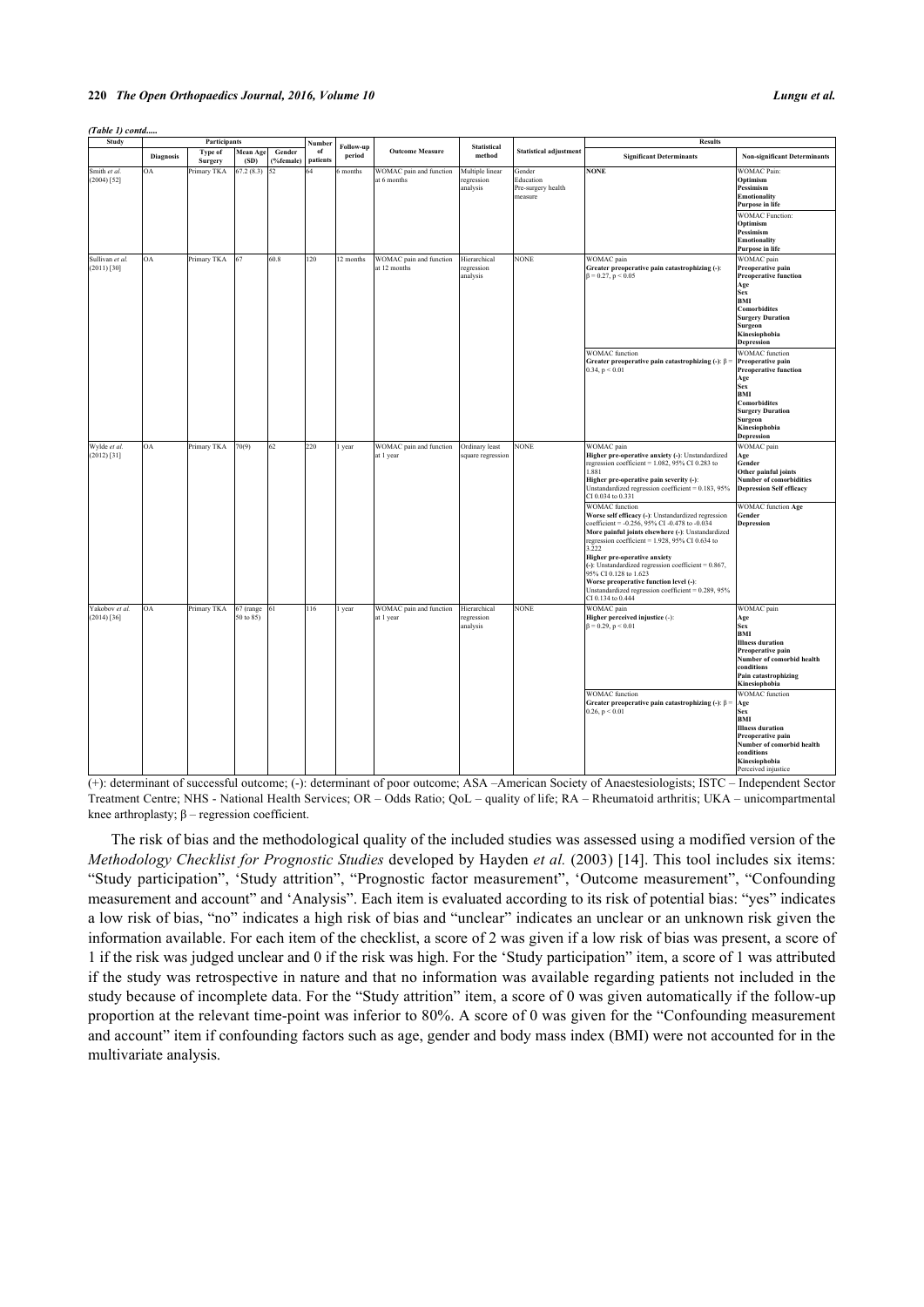

Fig. (1). Flowchart of the literature search.

#### **Data Synthesis**

Determinants of TKA outcomes were summarized based on whether results were reported as postoperative change or postoperative status, and whether pain and function were assessed as separate or combined constructs. Given the nature of the study designs and the heterogeneity of included studies in terms of depended and independent variables' constructs and definitions, as well as variations in follow-up periods, only a qualitative synthesis of results was performed.

# **RESULTS**

#### **Description of the Included Studies**

Initial literature search yielded 139 full-text articles for assessment of eligibility. After further exclusion of 106 fulltext articles for reasons presented in Fig. (**[1](#page-7-0)**), 33 manuscripts were included. Table **[1](#page-2-0)** indicates relevant characteristics of the included studies. Results from two manuscripts are presented conjointly because of analyses performed on the same cohort [[9,](#page-15-5) [15](#page-16-3)]. The WOMAC was the validated tool used to measure postoperative pain and/or function in 24 studies, whereas the Oxford Knee Score (OKS) was employed in 9 studies. Nine studies have employed the change in pain and/or function after the surgery as an outcome measure. Postoperative raw scores at follow-up were considered as a measure of outcome in 25 studies. Six studies had a sample size smaller than 100 and 13 had a sample size greater than 500 patients. Only six studies presented a power calculation or considered a way of estimating required sample sizes [[16](#page-16-0) - [20\]](#page-16-12).

# **Methodological Quality of the Included Studies**

Table **[2](#page-9-0)** indicates the methodological quality scores of the included studies after consensus. Mean total score for the methodological quality was 80.7% (SD 12.2%). No study received lower than 58.3% and four studies were graded 100% [[17,](#page-16-1) [19,](#page-16-11) [21,](#page-16-4) [22\]](#page-16-14). Overall, these results indicate a moderate-to-high methodological quality.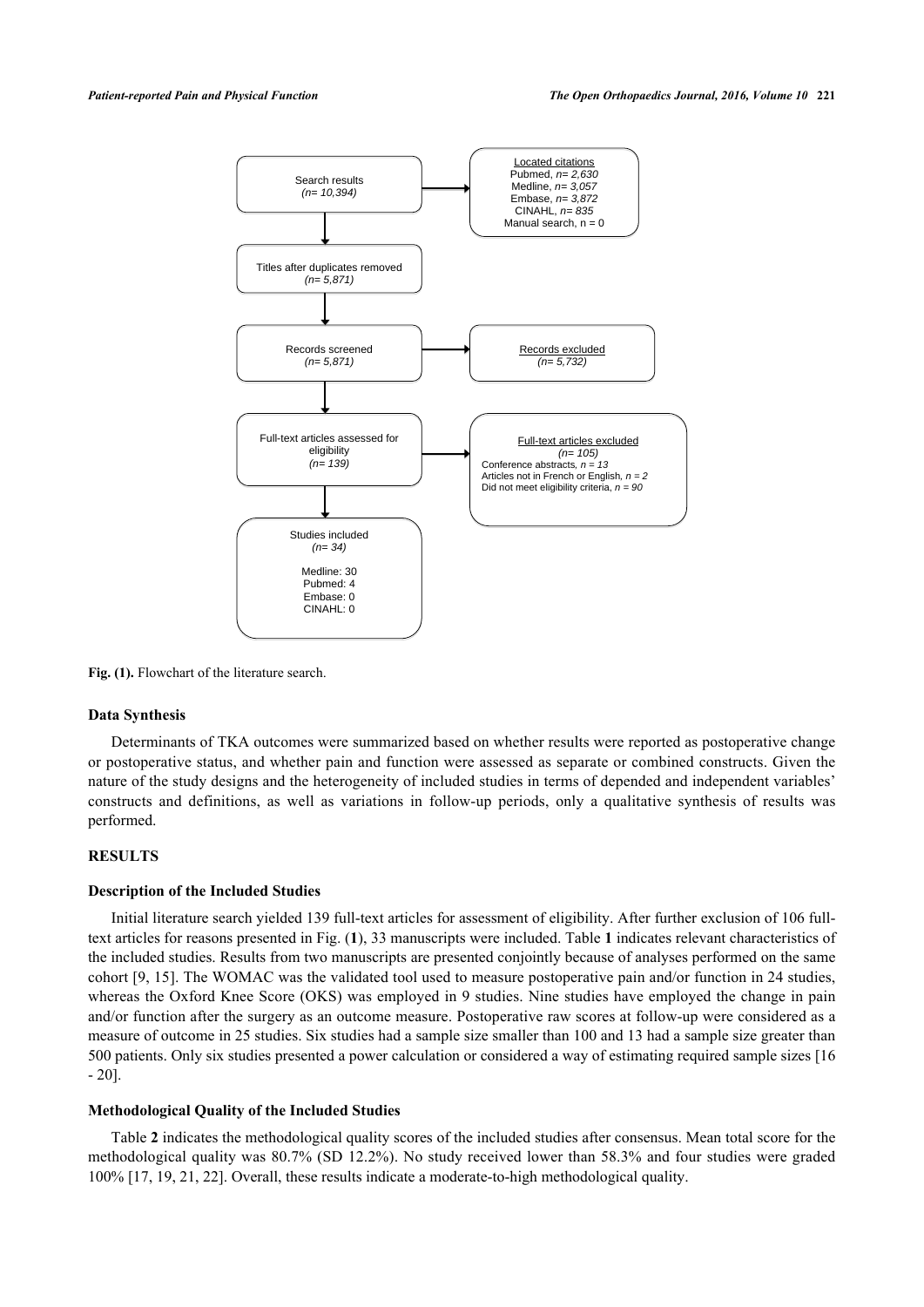Three domains of the methodology appraisal ("Prognostic factor measurement", "Outcome measurement" and "Analysis") scored on average the maximal possible grade. The domain with the worse mean score (1.00, SD 1.02) was "Confounding measurement and account", with 17 studies not accounting for age, gender or BMI or other potential confounding factor in the multivariate analyses. A noteworthy number of studies (11 out of 33) reported a follow-up proportion inferior to 80%. This negatively impacted the study attrition domain.

<span id="page-9-0"></span>**Table 2. Methodological appraisal of the included studies.**

| Included studies $(n=33)$           | Study<br>participation | <b>Study</b><br>attrition | Prognostic factor<br>measurement | Outcome<br>measurement | Confounding<br>measurement and Analysis<br>account |                | <b>Total</b><br>score<br>/12 |
|-------------------------------------|------------------------|---------------------------|----------------------------------|------------------------|----------------------------------------------------|----------------|------------------------------|
| Alzharani et al. (2011) [33]        | 2                      | 1                         | 2                                | 2                      | 2                                                  | $\overline{2}$ | 11                           |
| Ayers et al. (2005) [42]            | $\overline{2}$         | $\mathbf{1}$              | $\overline{2}$                   | $\overline{2}$         | $\overline{0}$                                     | $\overline{2}$ | 9                            |
| Baker et al. (2012) [16]            | $\mathbf{1}$           | $\mathbf{0}$              | $\overline{c}$                   | $\overline{c}$         | $\mathbf{0}$                                       | $\overline{2}$ | $\overline{7}$               |
| Caracciolo et al. (2005) [37]       | $\overline{2}$         | $\mathbf{1}$              | $\overline{2}$                   | $\overline{c}$         | $\mathbf{0}$                                       | $\overline{2}$ | 9                            |
| Clement et al. (2013) [35]          | $\mathbf{1}$           | $\mathbf{1}$              | $\overline{c}$                   | $\overline{c}$         | $\mathbf{0}$                                       | $\overline{c}$ | 8                            |
| Clement et al. (2013) [32]          | $\overline{c}$         | $\overline{2}$            | $\overline{2}$                   | $\overline{c}$         | $\overline{0}$                                     | $\overline{2}$ | 10                           |
| Clement et al. (2013) [40]          | $\mathbf{1}$           | $\mathbf{1}$              | $\overline{c}$                   | $\overline{c}$         | $\mathbf{0}$                                       | $\overline{2}$ | 8                            |
| Davis et al. (2008) [34]            | $\overline{c}$         | 2                         | $\overline{c}$                   | $\overline{c}$         | $\mathbf{0}$                                       | $\overline{c}$ | 10                           |
| Desmeules et al. (2013) [17]        | $\overline{c}$         | $\overline{2}$            | $\overline{c}$                   | $\overline{2}$         | $\overline{c}$                                     | $\overline{c}$ | 12                           |
| Engel et al. (2004) [51]            | $\mathbf{1}$           | 2                         | $\overline{c}$                   | $\overline{2}$         | $\mathbf{0}$                                       | $\overline{2}$ | 9                            |
| Escobar et al. (2007) [24]          | 2                      | $\boldsymbol{0}$          | $\overline{c}$                   | $\overline{c}$         | 2                                                  | $\overline{2}$ | 10                           |
| Fortin et al. (1999)9 & (2002) [15] | $\overline{2}$         | $\overline{0}$            | $\overline{c}$                   | $\overline{2}$         | $\mathbf{0}$                                       | $\overline{2}$ | 8                            |
| Gandhi et al. (2010) [39]           | $\overline{c}$         | $\mathbf{1}$              | $\overline{c}$                   | $\overline{c}$         | $\overline{c}$                                     | $\overline{c}$ | 10                           |
| Gandhi et al. (2013) [21]           | $\overline{c}$         | $\overline{c}$            | $\overline{c}$                   | $\overline{2}$         | $\overline{2}$                                     | $\overline{2}$ | 12                           |
| Hanusch et al. (2013) [27]          | $\overline{c}$         | $\overline{c}$            | $\overline{c}$                   | $\overline{2}$         | $\boldsymbol{0}$                                   | $\overline{2}$ | 10                           |
| Jones et al. (2001) [41]            | $\overline{c}$         | $\mathbf{1}$              | $\overline{2}$                   | $\overline{2}$         | $\overline{2}$                                     | $\overline{2}$ | 11                           |
| Jones et al. (2003) [10]            | $\overline{c}$         | $\boldsymbol{0}$          | $\overline{c}$                   | $\overline{2}$         | $\overline{c}$                                     | 2              | 10                           |
| Judge et al. (2012) [25]            | $\overline{c}$         | $\overline{0}$            | $\overline{2}$                   | $\overline{2}$         | $\overline{2}$                                     | $\overline{2}$ | 10                           |
| Kauppila et al. (2011) [4]          | $\overline{c}$         | $\overline{c}$            | $\overline{c}$                   | $\overline{c}$         | $\boldsymbol{0}$                                   | 2              | 10                           |
| Lingard et al. (2004) [26]          | $\overline{c}$         | $\overline{0}$            | $\overline{c}$                   | $\overline{2}$         | $\overline{2}$                                     | $\overline{2}$ | 10                           |
| Lingard et al. (2007) [38]          | $\overline{c}$         | $\boldsymbol{0}$          | $\overline{c}$                   | $\overline{c}$         | $\boldsymbol{0}$                                   | 2              | 8                            |
| Lopez-Olivo et al. (2011) [18]      | $\overline{c}$         | $\mathbf{1}$              | $\overline{c}$                   | $\overline{2}$         | $\overline{2}$                                     | $\overline{c}$ | 11                           |
| Neuburger et al. (2013) [23]        | $\mathbf{1}$           | $\theta$                  | $\overline{c}$                   | 2                      | $\boldsymbol{0}$                                   | $\overline{2}$ | $\tau$                       |
| Papakostidou et al. (2012) [28]     | $\overline{c}$         | $\mathbf{1}$              | $\overline{c}$                   | $\overline{2}$         | $\overline{c}$                                     | $\overline{2}$ | 11                           |
| Perruccio et al. (2012) [19]        | $\overline{2}$         | 2                         | $\overline{2}$                   | $\overline{2}$         | $\overline{2}$                                     | $\overline{2}$ | 12                           |
| Rajgopal et al. (2008) [20]         | $\overline{c}$         | $\mathbf{1}$              | $\overline{c}$                   | $\overline{2}$         | $\overline{c}$                                     | $\overline{2}$ | 11                           |
| Ramaesh et al. (2013) [29]          | $\mathbf{1}$           | $\overline{2}$            | $\overline{c}$                   | $\overline{c}$         | $\overline{0}$                                     | $\overline{2}$ | 9                            |
| Riddle et al. (2010) [22]           | $\overline{c}$         | $\overline{2}$            | $\overline{2}$                   | $\overline{c}$         | $\overline{2}$                                     | $\overline{2}$ | 12                           |
| Smith et al. (2004) [52]            | $\mathbf{1}$           | $\theta$                  | $\overline{2}$                   | $\overline{c}$         | $\overline{0}$                                     | $\overline{2}$ | $\tau$                       |
| Sullivan et al. (2011) [30]         | $\overline{2}$         | $\overline{0}$            | $\overline{2}$                   | $\overline{2}$         | $\overline{2}$                                     | $\overline{2}$ | 10                           |
| Wylde et al. (2012) [31]            | $\mathbf{1}$           | $\overline{2}$            | $\overline{2}$                   | $\overline{2}$         | $\mathbf{0}$                                       | $\overline{c}$ | 9                            |
| Yakobov et al. (2014) [36]          | $\mathbf{1}$           | $\overline{0}$            | $\overline{2}$                   | $\overline{2}$         | $\overline{2}$                                     | $\overline{2}$ | 9                            |
| TOTAL (mean $\pm$ SD) /12           | $1.71 \pm 0.46$        | $1.00 \pm 0.84$           | $2.00 \pm 0.0$                   | $2.00 \pm 0.0$         | $1.00 \pm 1.02$                                    | $2.00 \pm 0.0$ | $9.69 \pm$<br>1.47           |
| TOTAL (mean $\pm$ SD) /100          | $85.4 \pm 23.1$        | $50.0 \pm 42.1$           | $100 \pm 0.0$                    | $100 \pm 0.0$          | $50.0 \pm 50.8$                                    | $100 \pm 0.0$  | $80.7 \pm$<br>12.2           |

Study participation: The study sample represents the population of interest with regard to key characteristics, sufficient to limit potential bias to the results

Study attrition: Loss to follow-up is unrelated to key characteristics (that is, the study data adequately represent the sample), sufficient to limit potential bias

Prognostic factor measurement: The prognostic factor of interest is adequately measured in study participants, sufficient to limit potential bias Outcome measurement: The outcome of interest is adequately measured in study participants, sufficient to limit bias Confounding measurement and account: Important potential confounders are appropriately accounted for, limiting potential bias with respect to the prognostic factor of interest Analysis: The statistical analysis is appropriate for the design of the study, limiting potential for the presentation of invalid results SD: standard deviation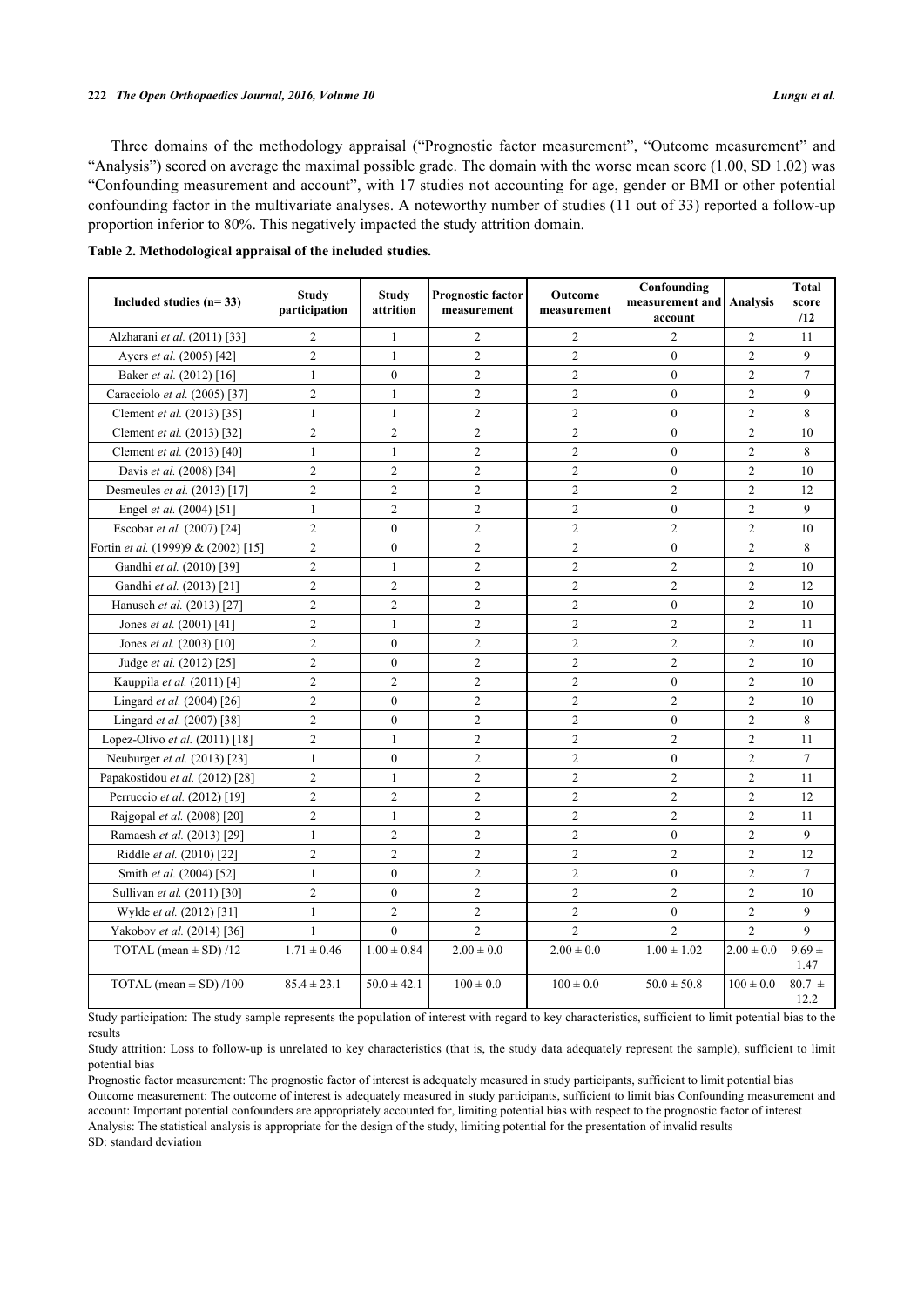# **Preoperative Determinants of TKA Pain and Function Outcomes**

#### *Demographic Determinants*

Fifteen studies investigated the association of age at the time of surgery and *postoperative status*. Neuburger *et al.* (2012) mention that being less than 60 years old is a significant determinant of poorer total OKS score at 6 months [[23\]](#page-16-9). However, the same study reports that being older than 80 years old was also related to worse total OKS score at 6 months. Four more studies identified older age at the time of surgery as a factor associated with worse functional level following TKA [[10](#page-15-6), [24](#page-16-2) - [26](#page-16-7)]. Nevertheless, ten studies report no significant effect of age on postoperative pain and function status [[9,](#page-15-5) [15](#page-16-3), [19,](#page-16-11) [20](#page-16-12), [24,](#page-16-2) [27](#page-16-5) - [31](#page-16-16)]. Eleven studies did not report a significant relationship between gender and TKA outcomes [[9,](#page-15-5) [10](#page-15-6), [15,](#page-16-3) [19,](#page-16-11) [23](#page-16-9), [24,](#page-16-2) [27](#page-16-5) - [29,](#page-16-13) [32](#page-17-3), [33](#page-17-0)]. The two that found a significant association seem to yield more consistent results regarding the deleterious effect of female gender on TKA pain and function outcomes [\[25](#page-16-6), [26](#page-16-7)].

Only limited evidence can be extracted regarding demographic determinants of *postoperative change* in terms of pain or function. In regards to gender, one study identified male gender to be associated with a smaller change in the 12 month WOMAC function score [[4\]](#page-15-10). Alzharani *et al.* (2011) report that male patients were 0.72 times more likely to not achieve the minimal clinically important difference (MCID) for total OKS score 1 year after TKA compared to women, *i.e.* female gender is a determinant of unsatisfactory outcome [[33](#page-17-0)]. Baker *et al.* (2012) suggest that younger age is associated with less improvement on the total OKS score recorded 6 to 12 months postoperatively, whereas Alzharani *et al.* (2011) indicate that older age is associated with lower odds of attaining the MCID of the total WOMAC score 1 year following TKA [\[16](#page-16-0), [33](#page-17-0)].

#### *Socioeconomic Determinants*

Although scarce, the evidence regarding socioeconomic factors seems to point to several significant findings only in the case of the outcomes measured as *postoperative status*. Greater social deprivation was identified in two studies as a determinant of worse pain and functional limitation when simultaneously controlling for multiple confounding factors [\[23](#page-16-9), [25\]](#page-16-6). A lower income was linked to a worse WOMAC pain score at 12 months post-operatively [[34](#page-17-6)]. A lower educational status has been associated with better pain levels at 6 months in a study by Lopez-Olivo *et al.* (2012). However, six studies report no significant effect of education on either pain or function following TKA [[9,](#page-15-5) [15](#page-16-3), [17,](#page-16-1) [18](#page-16-8), [28,](#page-16-10) [34\]](#page-17-6).

#### *Psychosocial Determinants*

Several studies that were included in the review were dedicated at exploring the relationship between possible psychosocial determinants and TKA outcomes measured as *postoperative status*. Presence or higher levels of anxiety and/or depression have been consistently identified as significant determinants of worse TKA outcomes in six of the included studies [[23](#page-16-9), [25,](#page-16-6) [27](#page-16-5), [31,](#page-16-16) [32](#page-17-3), [35\]](#page-17-4). Two studies report that greater preoperative pain catastrophizing is linked to worse pain and disability12 months after TKA [[30](#page-16-15), [36](#page-17-11)]. Escobar *et al.* (2007) identified absence of social support to be related to worse 6-month pain and function levels [[24\]](#page-16-2). Other significant psychosocial variables associated to pain and function status following TKA are presented in Table **[3](#page-10-0)**.

In terms of *postoperative change,* Riddle *et al.* (2010) determined that greater pain catastrophizing was related to higher odds of not achieving an improvement of 50% in the pain domain of the WOMAC at 6 months as well as not attaining a change greater than 4 points out of 20 on the WOMAC pain score at 6 months [[22\]](#page-16-14). A previous diagnosis of depression and higher levels of depression/anxiety as measured by the EuroQ5D questionnaire were related to a smaller change on the 6 to 12 month total OKS score [[16\]](#page-16-0).

<span id="page-10-0"></span>

| Table 3. Significant pre-operative determinants of poor outcomes as measured by pain and/or function status at 6 weeks to 2 |  |  |
|-----------------------------------------------------------------------------------------------------------------------------|--|--|
| years following TKA.                                                                                                        |  |  |

| Determinant<br>type | <b>PAIN</b>   | <b>Studies</b> | <b>FUNCTION</b>               | <b>Studies</b> | <b>PAIN &amp; FUNCTION</b><br>combined             | <b>Studies</b>    |
|---------------------|---------------|----------------|-------------------------------|----------------|----------------------------------------------------|-------------------|
| Demographic         | Younger age   | [24]           | Younger age                   | 101            | Female gender                                      | [23, 25]          |
|                     | Female gender | [26]           | Older age                     | [25, 26]       | South-Asian, black or<br>other non-white ethnicity | $\left[23\right]$ |
|                     |               |                | Female gender                 | $[25]$         | Younger age                                        | $[23]$            |
|                     |               |                | Single, separated or divorced | [17]           | Older age                                          | [23]              |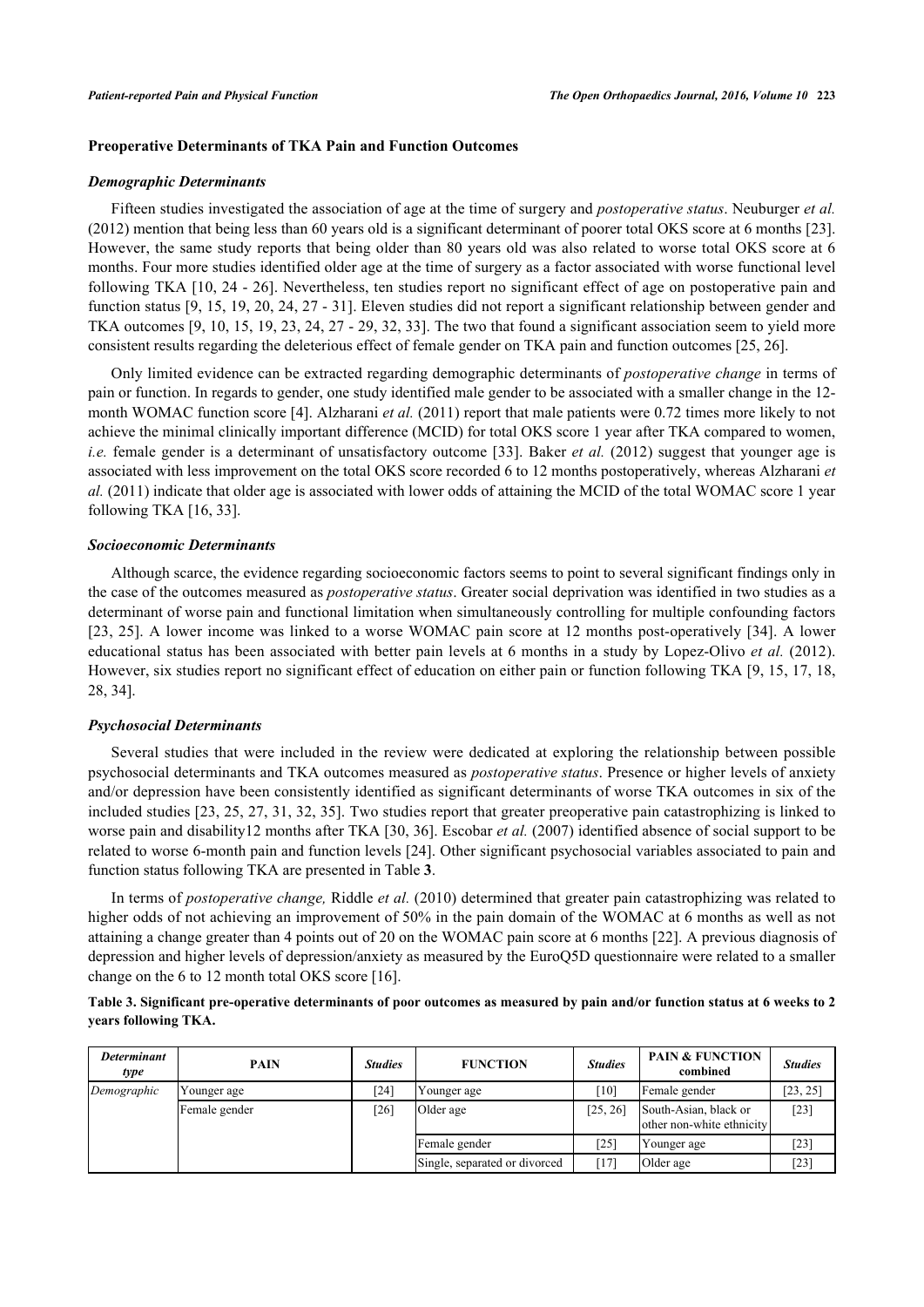| <b>Determinant</b><br>type | <b>PAIN</b>                                    | <b>Studies</b>                           | <b>FUNCTION</b>                                   | <b>Studies</b>                                          | <b>PAIN &amp; FUNCTION</b><br>combined | <b>Studies</b>              |
|----------------------------|------------------------------------------------|------------------------------------------|---------------------------------------------------|---------------------------------------------------------|----------------------------------------|-----------------------------|
| Socioeconomic              | Low income                                     | $[34]$                                   | Unemployed or retired                             | $[17]$                                                  | Greater social                         | [23, 25]                    |
|                            | Greater social deprivation                     | $[25]$                                   | Greater social deprivation                        | $[25]$                                                  | deprivation                            |                             |
|                            | Lower education level                          | $[18]$                                   |                                                   |                                                         |                                        |                             |
| Psychosocial               | Lower coping efficacy                          | $[51]$                                   | Lower coping efficacy                             | [51]                                                    | Presence of depression                 | [23, 25, 32,<br>35]         |
|                            | High arthritis helplessness                    | $[51]$                                   | Absence of social support                         | $[24]$                                                  | Higher anxiety level                   | [25, 27]                    |
|                            | Higher pessimism                               | $[51]$                                   | Higher anxiety                                    | [25, 31]                                                |                                        |                             |
|                            | Lower expected chance of<br>recovery           | [51]                                     | Higher depression level                           | [18, 25]                                                |                                        |                             |
|                            | Lower expected change in quality<br>of life    | $[51]$                                   | Less frequent availability of<br>tangible support | [18]                                                    |                                        |                             |
|                            | Absence of social support                      | $[24]$                                   | Less problem-solving coping<br>style              | $[18]$                                                  |                                        |                             |
|                            | Higher anxiety level                           | [25, 31]                                 | Greater pain catastrophizing                      | [30, 36]                                                |                                        |                             |
|                            | Higher depression level                        | $[25]$                                   | Worse self-efficacy                               | $[32]$                                                  |                                        |                             |
|                            | Less problem-solving coping<br>style           | $[18]$                                   |                                                   |                                                         |                                        |                             |
|                            | More dysfunctional coping                      | $[18]$                                   |                                                   |                                                         |                                        |                             |
|                            | Less internal belief of control<br>over health | $[18]$                                   |                                                   |                                                         |                                        |                             |
|                            | Greater pain catastrophizing                   | $[30]$                                   |                                                   |                                                         |                                        |                             |
|                            | Greater perceived injustice                    | $[37]$                                   |                                                   |                                                         |                                        |                             |
| Clinical                   | Worse pain level                               | [9, 15, 17,<br>$29, 24 - 26,$<br>28, 32] | Worse function level                              | [9, 10, 15,<br>$17 - 19, 24 -$<br>26, 28, 31,<br>$37$ ] | Presence of back pain                  | [33, 35]                    |
|                            | Presence of back pain                          | [24, 26]                                 | Presence of back pain                             | $[24]$                                                  | Worse pain/function<br>levels          | [20, 23, 25,<br>27, 29, 35] |
|                            | Greater comorbidity                            | 38]                                      | [18, 24, 26, Greater comorbidity                  | [10, 24, 26]                                            | Worse mental health                    | [20, 33, 35]                |
|                            | Worse mental health                            | $[25]$                                   | Worse mental health                               | [10, 26, 38]                                            | Worse general health<br>status         | $[23]$                      |
|                            | OA diagnosis                                   | $[19]$                                   | Use of walking devices                            | $[10]$                                                  | Vascular comorbidity                   | [23, 26]                    |
|                            | Symptomatic ankles/feet/toes                   | $[19]$                                   | Higher BMI                                        | [25, 26]                                                | Obesity                                | $[39]$                      |
|                            | Symptomatic neck                               | $[19]$                                   | Symptomatic ankles/feet/toes                      | $[19]$                                                  | Higher BMI                             | [20, 25]                    |
|                            |                                                |                                          | Symptomatic neck                                  | $[19]$                                                  | OA diagnosis                           | [23, 25]                    |
|                            |                                                |                                          | More painful joints elsewhere                     | $[31]$                                                  | Greater comorbidity                    | [20, 29]                    |
|                            |                                                |                                          | Restricted knee flexion                           | $[26]$                                                  | Heart disease                          | $[23]$                      |
|                            |                                                |                                          |                                                   |                                                         | Absence of high blood<br>pressure      | $[23]$                      |
|                            |                                                |                                          |                                                   |                                                         | Stroke                                 | $[23]$                      |
|                            |                                                |                                          |                                                   |                                                         | Diabetes                               | $[23]$                      |
|                            |                                                |                                          |                                                   |                                                         | Revision surgery                       | $[23]$                      |
|                            |                                                |                                          |                                                   |                                                         | Shorter duration of<br>symptoms        | $[23]$                      |
| Surgical                   | Cruciate-retaining implant                     | $[17]$                                   | <b>NONE</b>                                       | <b>NONE</b>                                             | <b>NONE</b>                            | <b>NONE</b>                 |

|  | (Table 3) contd |
|--|-----------------|

### *Clinical Determinants*

The investigation of the association between clinical characteristics and TKA outcomes measured as *postoperative status* has received a great deal of attention. One of the most studied potential determinants of knee pain and function following TKA is the baseline, preoperative levels of the respective variables. Seventeen studies linked a poor preoperative status to a worse postoperative status in terms of pain and function [[9,](#page-15-5) [10,](#page-15-6) [15](#page-16-3), [17](#page-16-1) - [20](#page-16-12), [23](#page-16-9) - [25](#page-16-6), [27,](#page-16-5) [28,](#page-16-10) [31](#page-16-16), [32,](#page-17-3) [35,](#page-17-4) [37,](#page-17-2) [38\]](#page-17-10).

Poor preoperative mental health, as measured by the SF-36 questionnaire, has been associated to worse outcomes in seven studies [[18,](#page-16-8) [20](#page-16-12), [24,](#page-16-2) [26,](#page-16-7) [32](#page-17-3), [35,](#page-17-4) [38\]](#page-17-10). Even if TKA is performed predominantly for patients with primary OA, two studies seem to point to a diagnosis of primary gonarthrosis as a determinant of worse outcomes, when compared to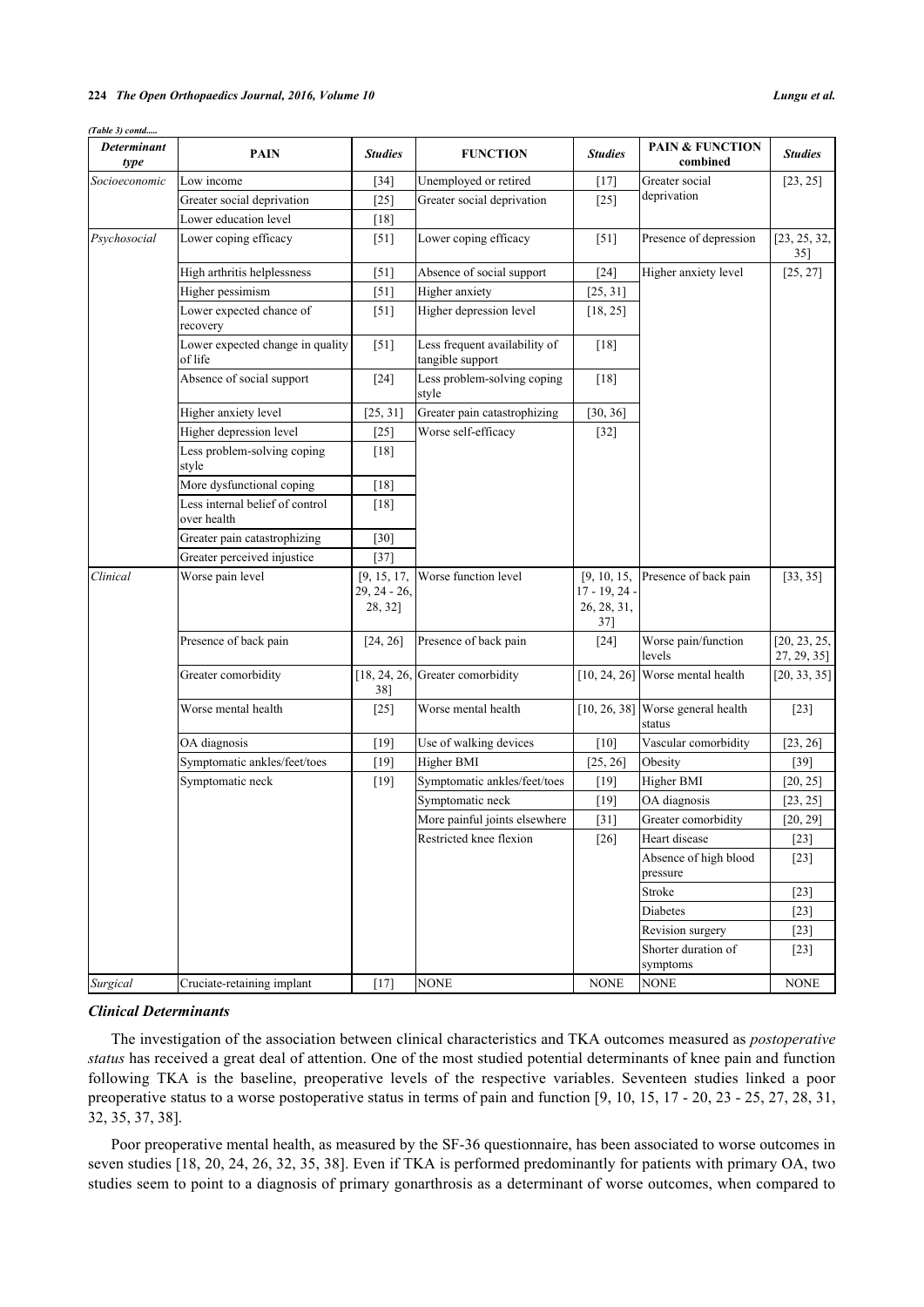rheumatoid arthritis or other diagnoses [\[23](#page-16-9), [25](#page-16-6)]. Higher baseline BMI has been linked to poorer functional results as well as to worse outcomes of pain and function combined in four studies [[20](#page-16-12), [25,](#page-16-6) [26,](#page-16-7) [39](#page-17-8)]. Five studies identified the presence of back pain before surgery to be related to substandard pain and function status after TKA [[19](#page-16-11), [24,](#page-16-2) [28](#page-16-10), [32](#page-17-3), [35\]](#page-17-4). Regardless of whether comorbidity was measured as the influence of individual comorbidities, of the number of comorbidities per patient or when considering their severity and impact on patients' life, seven studies suggests it to be a significant determinant of worse outcomes in terms of pain and function following TKA [\[10](#page-15-6), [20,](#page-16-12) [23](#page-16-9), [24,](#page-16-2) [26,](#page-16-7) [29](#page-16-13), [35\]](#page-17-4). More symptomatic joints, including ankle, feet, toes and neck were associated with greater level of pain and worse function 12 months after TKA in two studies[[19,](#page-16-11) [31\]](#page-16-16). Other significant clinical determinants of TKA outcomes measured as postoperative status can be found in Table **[3](#page-10-0)**.

Regarding outcomes measured as *postoperative change*, four studies report that better baseline levels of function and/or pain are related to lower levels of improvement following TKA. Jones *et al.* (2001) reported that lower preoperative pain was associated with smaller changes in functional abilities 6 months after the surgery [\[10\]](#page-15-6). A better preoperative total OKS score was related to a smaller change 6 to 12 months following TKA in two studies [[16](#page-16-0), [40\]](#page-17-5). Better preoperative function level was found to be a significant determinant of lower gains in functional abilities [\[4](#page-15-10)].

Greater comorbidity was shown to significantly determine lower changes in pain and functional status [[16](#page-16-0), [40](#page-17-5), [41\]](#page-17-9). In particular, Kauppila *et al.* (2011) showed that presence of osteoporosis was associated with a smaller level of change in function and with decreased odds of attaining the OMERACT-OARSI set of responder criteria 12 months after surgery [[4](#page-15-10)]. A study by Gandhi *et al.* (2013) revealed that a greater level of synovial fluid levels of three inflammatory markers (TNF- $\alpha$ , MMP-13 and IL-6) were related to poor gains in physical function 2 years after TKA as measured by the WOMAC function score [[21\]](#page-16-4). Other miscellaneous clinical determinants identified in the included studies were worse general health status (as measured by the American Society of Anaesthesiology grade), presence of self-reported disability and lower self-reported general health [[16\]](#page-16-0), greater preoperative bodily pain [[41\]](#page-17-9), worse mental health [[40](#page-17-5), [42\]](#page-17-1) and presence of back pain [\[40](#page-17-5)].

#### *Surgical Determinants*

Only one of the included studies identified a significant surgical determinant of poor *postoperative status* as measured by pain levels at 6 months: cruciate-retaining implant [[17\]](#page-16-1). Sullivan *et al.* (2011) studied the effect of surgery duration and of the identity of the surgeon on the 12-month WOMAC pain and function scales, but their analysis yielded non-significant results [[30\]](#page-16-15).

In terms of *postoperative change,* findings by Jones *et al.* (2001) indicate that cementless prosthesis is associated with a lower change in the WOMAC pain score 6 months after TKA [\[41\]](#page-17-9). A British study by Baker *et al.* (2012) evaluated the effect of different types of prosthesis brands on the improvement of the total OKS score 12 months following the intervention. They found that the NexGen prosthesis brand is related to greater improvements when compared to all the other brands used in their study (PFC, Genesis 2, AGC and Triathlon)[[16\]](#page-16-0). The same study evaluated the effect of the type of hospital where the surgery was performed. They showed that surgeries performed at a National Health Services hospital are more likely to be associated with poor improvement than surgeries performed at an independent hospital or an Independent Sector Treatment Centre.

#### **DISCUSSION**

Because TKA clinical results are still suboptimal in a large percentage of patients, a better knowledge of determinants of pain and function following the intervention could help improve outcomes. The aim of our study was to systematically assess the literature reporting the determinants of pain and functional outcomes following primary unilateral TKA in patients with knee OA. Thirty-four studies with a moderate-to high mean methodological quality (80.7%, SD 12.2%) were included. Even if several significant determinants of pain and functional outcomes following TKA have been summarized by studies, no conclusions can be reached regarding the strength of the associations between significant determinants and TKA results because of heterogeneity of study methodologies and results.

# **Strengths and Limitations of the Review**

The main strength of the present systematic review is the rigorousness of the inclusion criteria ensuring high quality of evidence of determinants compiled from four important databases. Moreover, focus on all types of determinants provides a comprehensive overview of all relevant variables with a significant relationship to TKA outcomes.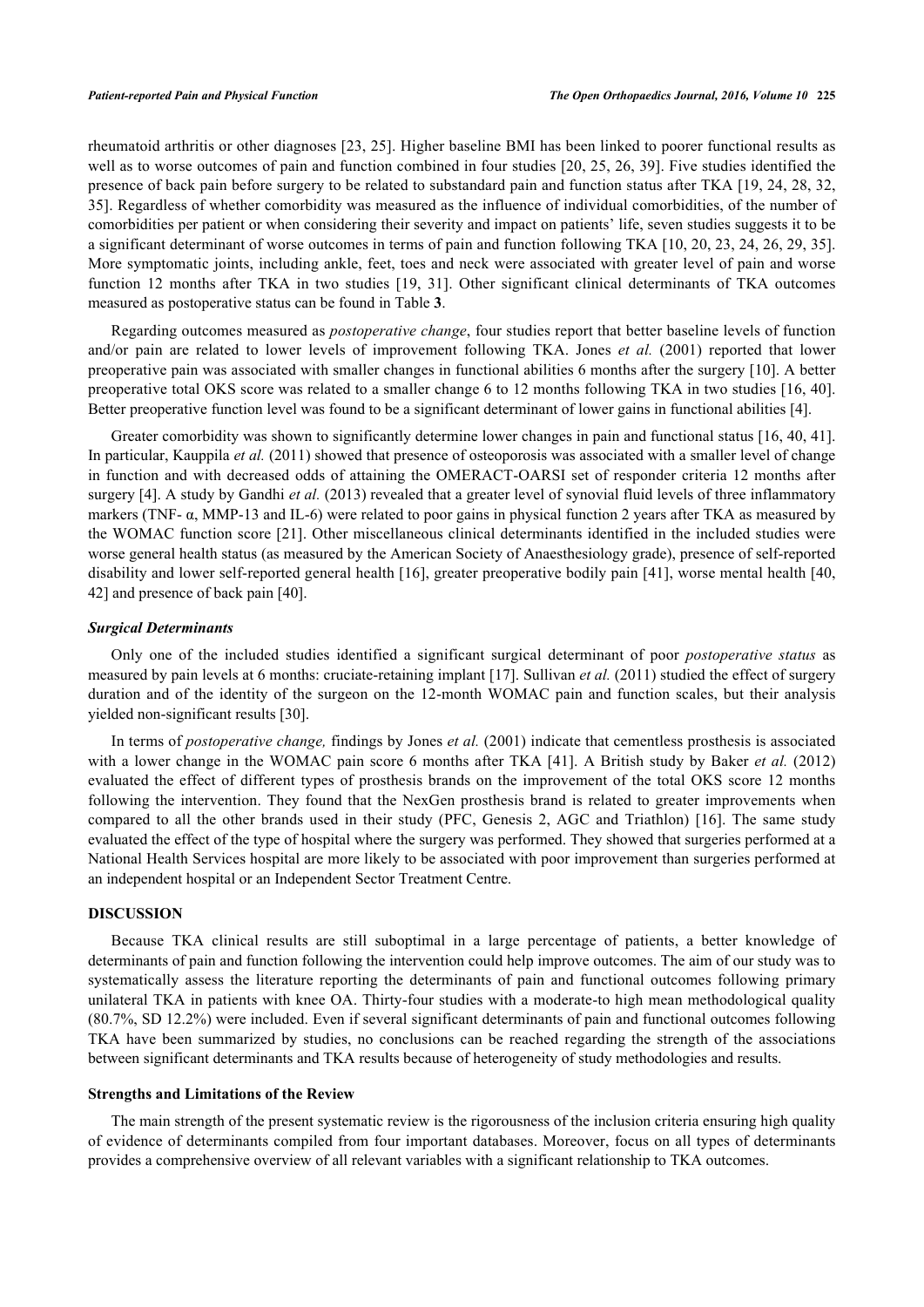The main limitation is the inability to pool the results into meta-analyses, resulting in the failure to conclude on the strength of association between patient factors and TKA outcomes due to the heterogeneity of the methodologies of the included studies. Moreover, the findings of the review do not necessarily apply to all patients undergoing TKA, namely those with a diagnosis different from OA, or undergoing bilateral or revision surgery. Also, the study does not review determinants of long-term outcomes. Finally, two studies had to be excluded because they were published in languages not mastered by the reviewers.

# **Main Findings**

It is difficult to conclude to a significant association of any demographic determinant with TKA pain or functional outcomes based on the results of the included studies. Although female gender and older age were found significant in several studies, there is an overwhelming amount of evidence pointing to either an association in an opposite direction or to no relationship at all. These findings contrast the ones by Santaguida *et al.* (2008) in their systematic review. We therefore suggest that according to the available evidence, patients should not be denied surgery based on gender or age.

Regarding socioeconomic determinants, greater social deprivation achieved statistical significance in both studies evaluating its association with TKA outcomes among patients in the United Kingdom [[23,](#page-16-9) [25\]](#page-16-6). Patients with greater social deprivation may experience worse TKA outcomes because of an inequality in the continuity of care following discharge compared to patients with less deprivation [\[23](#page-16-9)]. Caution should be warranted regarding the generalizability of these findings however, as they may not apply to other countries, although the impact of social deprivation in terms of pain and function on other musculoskeletal disorders is well established [[43,](#page-17-12) [44\]](#page-17-13).

Psychosocial determinants with considerable evidence include the presence or a greater level of depression and/or anxiety. The previous review by Vissers *et al.* (2012) did not find definite evidence that supports the significance of this association. However, all of the seven studies included in our review that conclude to such a relationship were published after the beforementioned systematic review. The causes behind the significant association are not well understood; depressed patients might be less likely to participate actively in the rehabilitation process, thus experiencing worse outcomes [[18\]](#page-16-8). Greater preoperative pain catastrophizing was also significantly associated to pain and functional outcomes after TKA, a finding consistent with the review by Vissers *et al.* (2012). It has been suggested that pain catastrophizing is linked with neurophysiological processes related to modulation of pain, and that greater levels of catastrophizing promote sensitization to pain [[30\]](#page-16-15).

The greatest amount of evidence is available for clinical determinants, the frontrunner being the relationship between worse or better preoperative levels in the respective dimensions (depending on the outcome being measured as postoperative patient state or change) and pain or functional outcomes. Although studies consistently refer to this relationship as a well-known fact, to our knowledge, this is the first systematic review underlining this fact. Our findings suggest that in the case of measuring outcome as a change in status, a higher preoperative status is related to a lower chance of improvement. In the case of measuring outcome as health status postoperatively, lower preoperative status is related to worse outcome. The importance of these concepts relies in the dilemma encountered when employing this information clinically: should intervention be undertaken in patients with worse preoperative state in order to obtain greater gains or should TKA be performed in patients as early as possible before they deteriorate considerably in order to guarantee better status after the surgery? Unfortunately, there does not seem to be a consensus regarding this predicament, and our review only emphasizes its importance, as other authors have done as well [\[45](#page-17-14)].

Presence or greater levels of comorbidities were also related to a worse outcome after TKA. The reasons behind such a relationship are unclear. Patients with other comorbidities may not meet the demands of the intensive rehabilitation process following TKA, thus explaining their increased risk of poor surgical outcomes [[26](#page-16-7)]. Several studies advocate that patients should receive appropriate counselling from their surgeon preoperatively according to the identity and number of their comorbidities [\[26,](#page-16-7) [39\]](#page-17-8). Of interest, presence of back pain was associated to poor TKA outcomes as well. The mechanism behind this association is however uncertain. Back pain may impede postoperative recuperation and rehabilitation or it may directly affect how patients rate their condition in terms of knee pain and function on the WOMAC, or on other outcome measures [[24\]](#page-16-2).

Worse measures of general health were significantly related to poor TKA outcomes in a surprisingly consistent manner. Among the included studies, general health was mainly measured with the SF-36 questionnaire, and a poorer mental health domain in particular was consistently related to poor pain and function after TKA. This may underlie the importance of the overall health status, especially the extent of psychological distress, in selecting individuals for knee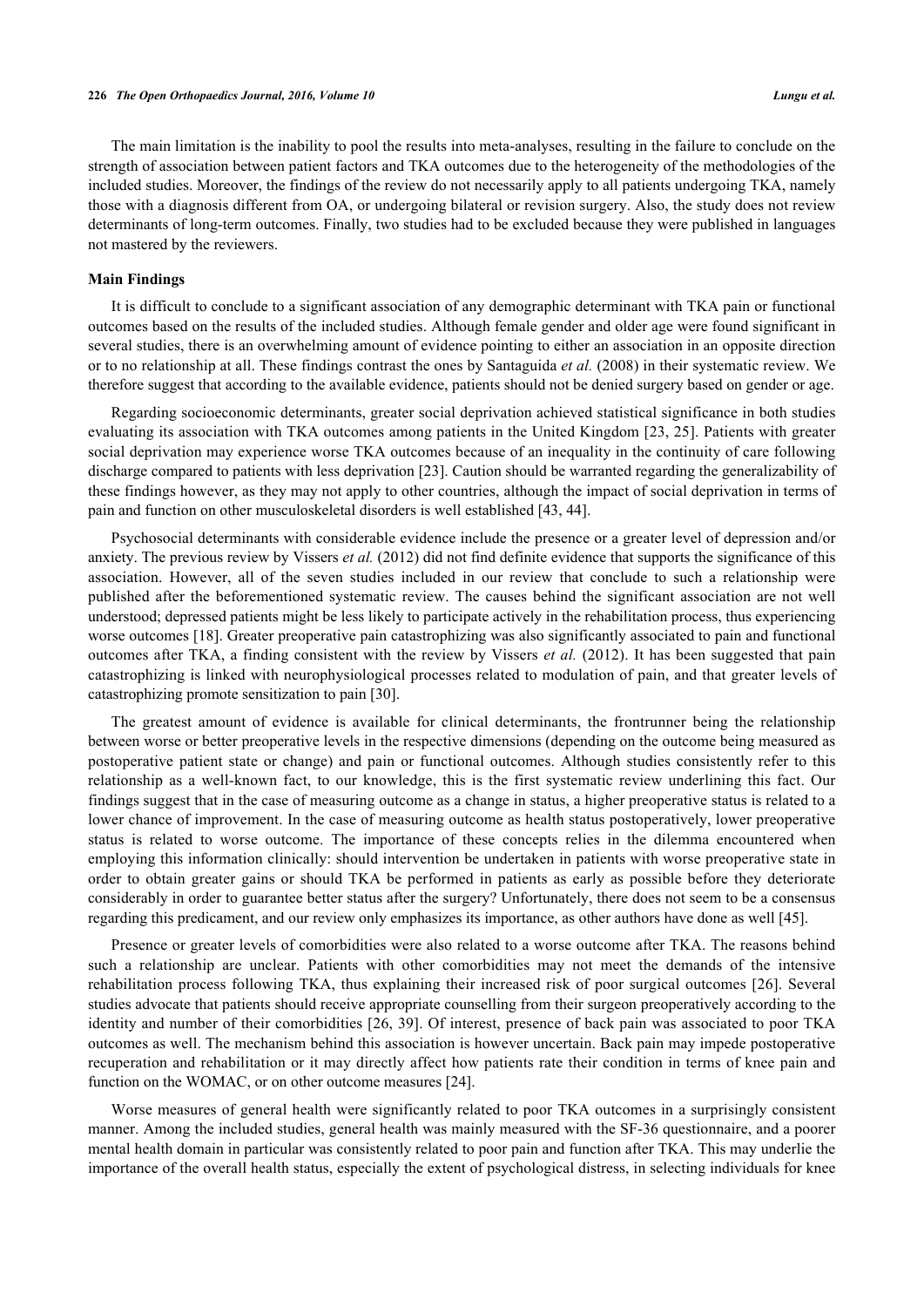# arthroplasty.

Limited evidence has been identified regarding surgical determinants of poor TKA outcomes. This may be due to the fact that surgical factors are traditionally investigated by studies employing a clinical trial methodology, whereas this review encompasses prognostic cohort studies. Association of surgical and technical factors with TKA outcomes is clearly a complex issue, and a different approach than the one employed by this review may be required to identify significant determinants.

No variable was consistently identified as non-significantly related to TKA outcome. The amount of evidence for certain significant determinants is nevertheless countered by numerous studies stating their non-significance and this inconsistency represents a limitation of the available literature. Several reasons behind this discrepancy can emerge. Firstly, a low sample size can impact the ability to detect a truly present statistically significant relationship; type II errors may effectively limit the findings. Also, the duration of follow-up may lead to a disagreement as a significant relationship may arise at a critical time-point following the surgery. Finally, the methodological quality of the studies can lead to heterogeneous results.

It has previously been suggested that the determinants of pain and function after TKA are not the same [\[25\]](#page-16-6). We attempted to appraise this by capturing the results of the included studies based on whether determinants were assessed for pain and function as separate dependent variables or part of a combined construct (Tables **[3](#page-10-0)** and **[4](#page-14-0)**). On several occasions, individual studies that evaluated significant determinants of pain and function separately concluded that they indeed presented different determinants. However, when viewing the overall picture, the determinants of pain and function seem to be similar regardless of the method of measurement. This is most probably due to the overlap between the findings of the studies.

| Determinant type        | <b>PAIN</b>                                                                                                                                                                               | <b>Studies</b> | <b>FUNCTION</b>           | <b>Studies</b> | <b>PAIN &amp; FUNCTION combined</b>                                               | <b>Studies</b> |
|-------------------------|-------------------------------------------------------------------------------------------------------------------------------------------------------------------------------------------|----------------|---------------------------|----------------|-----------------------------------------------------------------------------------|----------------|
| Demographic             | <b>NONE</b>                                                                                                                                                                               |                | NONE Male gender          | [4]            | Younger age                                                                       | [16]           |
|                         |                                                                                                                                                                                           |                |                           |                | Older age                                                                         | $[33]$         |
|                         |                                                                                                                                                                                           |                |                           |                | Female gender                                                                     | $[33]$         |
| Socioeconomic           | <b>NONE</b>                                                                                                                                                                               |                | NONE NONE                 |                | NONE NONE                                                                         | <b>NONE</b>    |
| Psychosocial            | Greater pain                                                                                                                                                                              | $[22]$         | <b>NONE</b>               |                | NONE Presence of depression                                                       | [16]           |
|                         | catastrophizing                                                                                                                                                                           |                |                           |                | Greater depression level                                                          | [16]           |
| Clinical                | Greater levels of<br>inflammatory markers<br>• Greater synovial fluid<br>TNF- $\alpha$ levels<br>• Greater synovial fluid<br>MMP-13 levels<br>• Greater synovial fluid<br>$II - 6$ levels | $[21]$         | Better pain level         | [41]           | Better pain/function levels                                                       | [16, 40]       |
|                         | Higher bodily pain levels                                                                                                                                                                 | [41]           | Greater comorbidity       | [41]           | Worse general health status                                                       | [16]           |
|                         |                                                                                                                                                                                           |                | Higher bodily pain levels | [41]           | Greater comorbidity                                                               | [16, 40]       |
|                         |                                                                                                                                                                                           |                | Worse mental health       | $[42]$         | Presence of self-reported disability                                              | [16]           |
|                         |                                                                                                                                                                                           |                | Presence of osteoporosis  | [4]            | Lower self-reported general health                                                | [16]           |
|                         |                                                                                                                                                                                           |                | Better function level     | [4]            | Presence of back pain                                                             | [41]           |
|                         |                                                                                                                                                                                           |                |                           |                | Worse mental health                                                               | [4]            |
|                         |                                                                                                                                                                                           |                |                           |                | Presence of osteoporosis                                                          | [4]            |
| Surgical                | Cementless prosthesis                                                                                                                                                                     | $[42]$         | <b>NONE</b>               |                | NONE PFC prosthesis brand                                                         | [16]           |
|                         |                                                                                                                                                                                           |                |                           |                | Genesis 2 prosthesis brand                                                        | [16]           |
|                         |                                                                                                                                                                                           |                |                           |                | AGC prosthesis brand                                                              | [16]           |
|                         |                                                                                                                                                                                           |                |                           |                | Triathlon prosthesis brand                                                        | [16]           |
| Healthcare-related NONE |                                                                                                                                                                                           |                | NONE NONE                 |                | NONE Surgery performed at a National Health Services<br>Hospital (United Kingdom) | [16]           |

<span id="page-14-0"></span>**Table 4. Significant pre-operative determinants of poor outcomes as measured by change in pain and/or function status 6 weeks to 2 years following TKA.**

As mentioned previously, outcomes after TKA are generally evaluated as a function of health change or of health state postoperatively[[46](#page-17-15) - [50\]](#page-17-16). In our review, we identified fewer studies evaluating determinants based on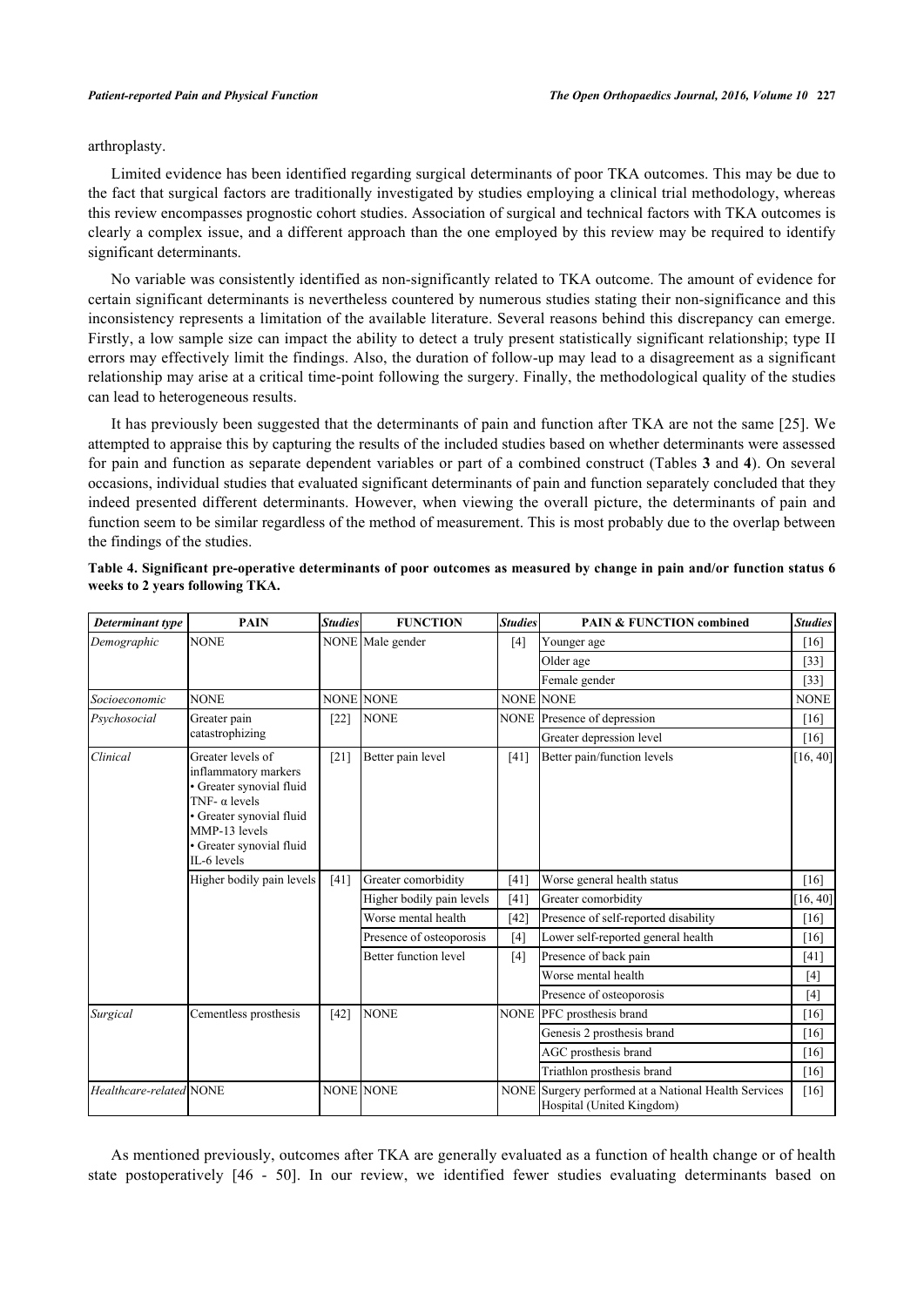postoperative change. Generally, from the available evidence, determinants are similar between the two approaches, with the exception of the preoperative status as discussed previously.

# **CONCLUSION**

Moderate-to-high methodological quality of included studies suggests that preoperative determinants of pain and function outcomes following TKA include greater social deprivation, the presence or a greater level of depression and/or anxiety, greater preoperative pain catastrophizing, preoperative pain or function levels, presence or greater levels of comorbidity, presence of back pain and lower general health. Consensus is however limited by contradictory results regarding the importance of several determinants. The heterogeneity in the measurement of the outcome limits the ability to generalize the magnitude of association of determinants with TKA outcomes. Further high-quality research and a more standardized reporting of results is required in order to elucidate with greater precision the identity of determinants of pain and function following TKA in order to provide the best possible care for patients with severe knee OA.

# **CONFLICT OF INTEREST**

The authors confirm that this article content has no conflict of interest.

#### **ACKNOWLEDGEMENTS**

Declared none.

# **REFERENCES**

- <span id="page-15-0"></span>[1] NIH Consensus Statement on total knee replacement. NIH Consens State Sci Statements 2003; 20(1): 1-34. [PMID: [17308549\]](http://www.ncbi.nlm.nih.gov/pubmed/17308549)
- <span id="page-15-1"></span>[2] Kurtz S, Ong K, Lau E, Mowat F, Halpern M. Projections of primary and revision hip and knee arthroplasty in the United States from 2005 to 2030. J Bone Joint Surg Am 2007; 89(4): 780-5. [\[http://dx.doi.org/10.2106/JBJS.F.00222](http://dx.doi.org/10.2106/JBJS.F.00222)] [PMID: [17403800\]](http://www.ncbi.nlm.nih.gov/pubmed/17403800)
- <span id="page-15-2"></span>[3] Jones CA, Voaklander DC, Johnston DW, Suarez-Almazor ME. Health related quality of life outcomes after total hip and knee arthroplasties in a community based population. J Rheumatol 2000; 27(7): 1745-52. [PMID: [10914862\]](http://www.ncbi.nlm.nih.gov/pubmed/10914862)
- <span id="page-15-10"></span>[4] Kauppila A-M, Kyllönen E, Ohtonen P, Leppilahti J, Sintonen H, Arokoski JP. Outcomes of primary total knee arthroplasty: the impact of patient-relevant factors on self-reported function and quality of life. Disabil Rehabil 2011; 33(17-18): 1659-67. [\[http://dx.doi.org/10.3109/09638288.2010.543749\]](http://dx.doi.org/10.3109/09638288.2010.543749) [PMID: [21184628](http://www.ncbi.nlm.nih.gov/pubmed/21184628)]
- [5] Liang MH, Cullen KE, Larson MG, *et al.* Cost-effectiveness of total joint arthroplasty in osteoarthritis. Arthritis Rheum 1986; 29(8): 937-43. [\[http://dx.doi.org/10.1002/art.1780290801](http://dx.doi.org/10.1002/art.1780290801)] [PMID: [3091041\]](http://www.ncbi.nlm.nih.gov/pubmed/3091041)
- [6] Singh JA, O'Byrne M, Harmsen S, Lewallen D. Predictors of moderate-severe functional limitation after primary Total Knee Arthroplasty (TKA): 4701 TKAs at 2-years and 2935 TKAs at 5-years. Osteoarthritis Cartilage 2010; 18(4): 515-21. [\[http://dx.doi.org/10.1016/j.joca.2009.12.001](http://dx.doi.org/10.1016/j.joca.2009.12.001)] [PMID: [20060950\]](http://www.ncbi.nlm.nih.gov/pubmed/20060950)
- <span id="page-15-3"></span>[7] Wylde V, Hewlett S, Learmonth ID, Dieppe P. Persistent pain after joint replacement: prevalence, sensory qualities, and postoperative determinants. Pain 2011; 152(3): 566-72. [\[http://dx.doi.org/10.1016/j.pain.2010.11.023\]](http://dx.doi.org/10.1016/j.pain.2010.11.023) [PMID: [21239114](http://www.ncbi.nlm.nih.gov/pubmed/21239114)]
- <span id="page-15-4"></span>[8] Santaguida PL, Hawker GA, Hudak PL, *et al.* Patient characteristics affecting the prognosis of total hip and knee joint arthroplasty: a systematic review. Can J Surg 2008; 51(6): 428-36. [PMID: [19057730\]](http://www.ncbi.nlm.nih.gov/pubmed/19057730)
- <span id="page-15-5"></span>[9] Fortin PR, Penrod JR, Clarke AE, *et al.* Timing of total joint replacement affects clinical outcomes among patients with osteoarthritis of the hip or knee. Arthritis Rheum 2002; 46(12): 3327-30. [\[http://dx.doi.org/10.1002/art.10631](http://dx.doi.org/10.1002/art.10631)] [PMID: [12483739\]](http://www.ncbi.nlm.nih.gov/pubmed/12483739)
- <span id="page-15-6"></span>[10] Jones CA, Voaklander DC, Suarez-Alma ME. Determinants of function after total knee arthroplasty. Phys Ther 2003; 83(8): 696-706. [PMID: [12882610\]](http://www.ncbi.nlm.nih.gov/pubmed/12882610)
- <span id="page-15-7"></span>[11] van Jonbergen H-P, Reuver JM, Mutsaerts EL, Poolman RW. Determinants of anterior knee pain following total knee replacement: a systematic review. Knee Surg Sports Traumatol Arthrosc 2014; 22(3): 478-99. [\[http://dx.doi.org/10.1007/s00167-012-2294-x\]](http://dx.doi.org/10.1007/s00167-012-2294-x) [PMID: [23160846](http://www.ncbi.nlm.nih.gov/pubmed/23160846)]
- <span id="page-15-8"></span>[12] Vissers MM, Bussmann JB, Verhaar JA, Busschbach JJ, Bierma-Zeinstra SM, Reijman M. Psychological factors affecting the outcome of total hip and knee arthroplasty: a systematic review. Semin Arthritis Rheum 2012; 41(4): 576-88. [\[http://dx.doi.org/10.1016/j.semarthrit.2011.07.003](http://dx.doi.org/10.1016/j.semarthrit.2011.07.003)] [PMID: [22035624](http://www.ncbi.nlm.nih.gov/pubmed/22035624)]
- <span id="page-15-9"></span>[13] von Elm E, Altman DG, Egger M, Pocock SJ, Gøtzsche PC, Vandenbroucke JP. The Strengthening the Reporting of Observational Studies in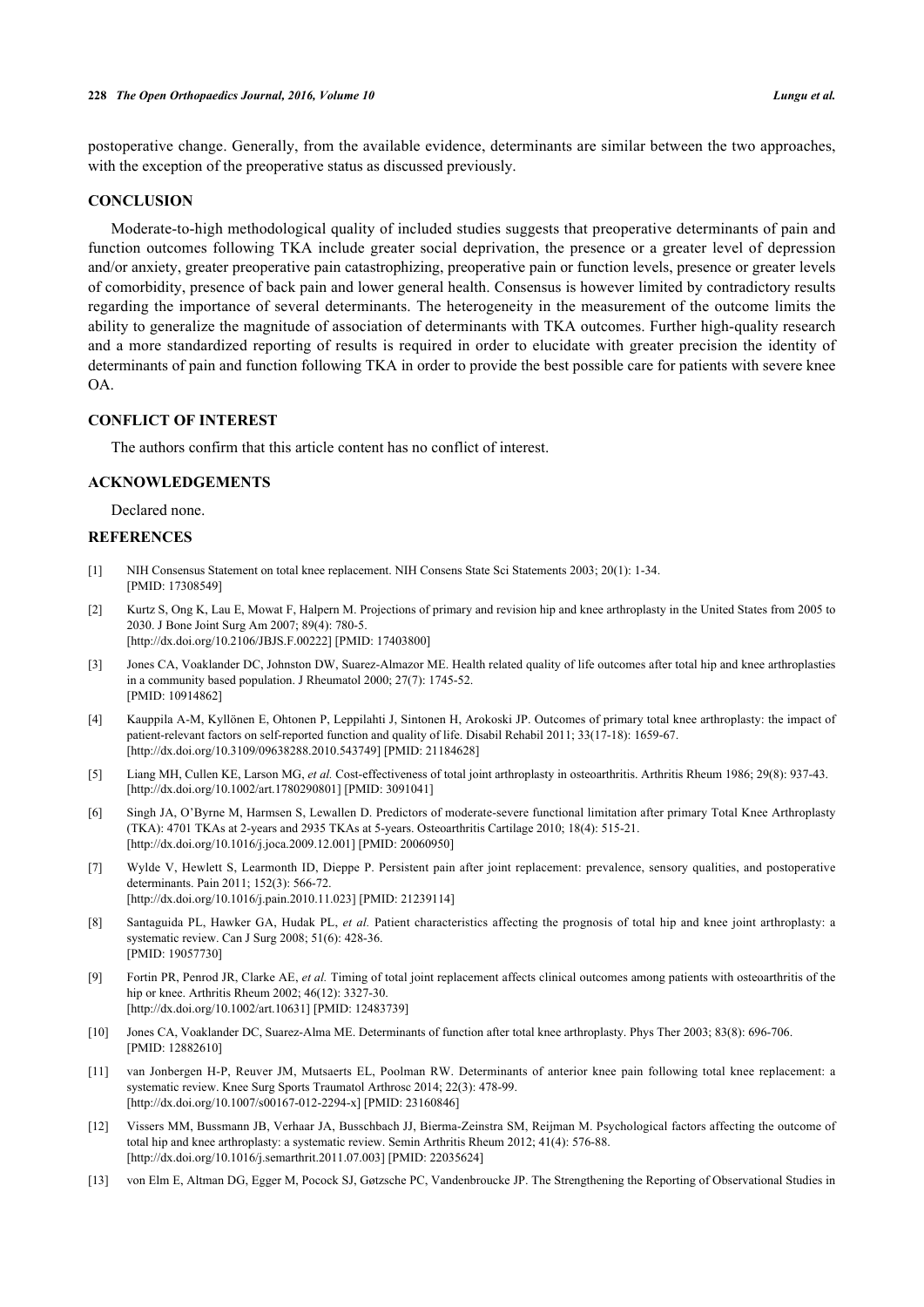Epidemiology (STROBE) statement: guidelines for reporting observational studies. Prev Med 2007; 45(4): 247-51. [\[http://dx.doi.org/10.1016/j.ypmed.2007.08.012\]](http://dx.doi.org/10.1016/j.ypmed.2007.08.012) [PMID: [17950122](http://www.ncbi.nlm.nih.gov/pubmed/17950122)]

<span id="page-16-17"></span>[14] Hayden JA, Côté P, Bombardier C. Evaluation of the quality of prognosis studies in systematic reviews. Ann Intern Med 2006; 144(6): 427-37.

[\[http://dx.doi.org/10.7326/0003-4819-144-6-200603210-00010](http://dx.doi.org/10.7326/0003-4819-144-6-200603210-00010)] [PMID: [16549855\]](http://www.ncbi.nlm.nih.gov/pubmed/16549855)

- <span id="page-16-3"></span>[15] Fortin PR, Clarke AE, Joseph L, *et al.* Outcomes of total hip and knee replacement: preoperative functional status predicts outcomes at six months after surgery. Arthritis Rheum 1999; 42(8): 1722-8. [\[http://dx.doi.org/10.1002/1529-0131\(199908\)42:8<1722::AID-ANR22>3.0.CO;2-R\]](http://dx.doi.org/10.1002/1529-0131(199908)42:8<1722::AID-ANR22>3.0.CO;2-R) [PMID: [10446873](http://www.ncbi.nlm.nih.gov/pubmed/10446873)]
- <span id="page-16-0"></span>[16] Baker PN, Deehan DJ, Lees D, *et al.* The effect of surgical factors on early patient-reported outcome measures (PROMS) following total knee replacement. J Bone Joint Surg Br 2012; 94(8): 1058-66. [\[http://dx.doi.org/10.1302/0301-620X.94B8.28786\]](http://dx.doi.org/10.1302/0301-620X.94B8.28786) [PMID: [22844046](http://www.ncbi.nlm.nih.gov/pubmed/22844046)]
- <span id="page-16-1"></span>[17] Desmeules F, Dionne CE, Belzile EL, Bourbonnais R, Champagne F, Frémont P. Determinants of pain, functional limitations and healthrelated quality of life six months after total knee arthroplasty: results from a prospective cohort study. BMC Sports Sci Med Rehabil 2013; 5: 2. [\[http://dx.doi.org/10.1186/2052-1847-5-2\]](http://dx.doi.org/10.1186/2052-1847-5-2) [PMID: [23566925](http://www.ncbi.nlm.nih.gov/pubmed/23566925)]

<span id="page-16-8"></span>[18] Lopez-Olivo MA, Landon GC, Siff SJ, *et al.* Psychosocial determinants of outcomes in knee replacement. Ann Rheum Dis 2011; 70(10): 1775-81.

[\[http://dx.doi.org/10.1136/ard.2010.146423](http://dx.doi.org/10.1136/ard.2010.146423)] [PMID: [21791452\]](http://www.ncbi.nlm.nih.gov/pubmed/21791452)

- <span id="page-16-11"></span>[19] Perruccio AV, Power JD, Evans HM, *et al.* Multiple joint involvement in total knee replacement for osteoarthritis: Effects on patient-reported outcomes. Arthritis Care Res (Hoboken) 2012; 64(6): 838-46. [\[http://dx.doi.org/10.1002/acr.21629\]](http://dx.doi.org/10.1002/acr.21629) [PMID: [22570306](http://www.ncbi.nlm.nih.gov/pubmed/22570306)]
- <span id="page-16-12"></span>[20] Rajgopal V, Bourne RB, Chesworth BM, MacDonald SJ, McCalden RW, Rorabeck CH. The impact of morbid obesity on patient outcomes after total knee arthroplasty. J Arthroplasty 2008; 23(6): 795-800. [\[http://dx.doi.org/10.1016/j.arth.2007.08.005](http://dx.doi.org/10.1016/j.arth.2007.08.005)] [PMID: [18534516](http://www.ncbi.nlm.nih.gov/pubmed/18534516)]
- <span id="page-16-4"></span>[21] Gandhi R, Santone D, Takahashi M, Dessouki O, Mahomed NN. Inflammatory predictors of ongoing pain 2 years following knee replacement surgery. Knee 2013; 20(5): 316-8. [\[http://dx.doi.org/10.1016/j.knee.2012.10.015](http://dx.doi.org/10.1016/j.knee.2012.10.015)] [PMID: [23157967\]](http://www.ncbi.nlm.nih.gov/pubmed/23157967)
- <span id="page-16-14"></span>[22] Riddle DL, Wade JB, Jiranek WA, Kong X. Preoperative pain catastrophizing predicts pain outcome after knee arthroplasty. Clin Orthop Relat Res 2010; 468(3): 798-806. [\[http://dx.doi.org/10.1007/s11999-009-0963-y\]](http://dx.doi.org/10.1007/s11999-009-0963-y) [PMID: [19585177](http://www.ncbi.nlm.nih.gov/pubmed/19585177)]
- <span id="page-16-9"></span>[23] Neuburger J, Hutchings A, Black N, van der Meulen JH. Socioeconomic differences in patient-reported outcomes after a hip or knee replacement in the English National Health Service. J Public Health (Oxf) 2013; 35(1): 115-24. [\[http://dx.doi.org/10.1093/pubmed/fds048\]](http://dx.doi.org/10.1093/pubmed/fds048) [PMID: [22729275](http://www.ncbi.nlm.nih.gov/pubmed/22729275)]
- <span id="page-16-2"></span>[24] Escobar A, Quintana JM, Bilbao A, et al. Effect of patient characteristics on reported outcomes after total knee replacement. Rheumatology (Oxford) 2007; 46(1): 112-9. [\[http://dx.doi.org/10.1093/rheumatology/kel184](http://dx.doi.org/10.1093/rheumatology/kel184)] [PMID: [16735451\]](http://www.ncbi.nlm.nih.gov/pubmed/16735451)
- <span id="page-16-6"></span>[25] Judge A, Arden NK, Cooper C, *et al.* Predictors of outcomes of total knee replacement surgery. Rheumatology (Oxford) 2012; 51(10): 1804-13. [\[http://dx.doi.org/10.1093/rheumatology/kes075](http://dx.doi.org/10.1093/rheumatology/kes075)] [PMID: [22532699\]](http://www.ncbi.nlm.nih.gov/pubmed/22532699)
- <span id="page-16-7"></span>[26] Lingard EA, Katz JN, Wright EA, Sledge CB, Kinemax Outcomes G. Predicting the outcome of total knee arthroplasty. J Bone Joint Surg Am 2004; 86-A(10): 2179-86. [PMID: [15466726\]](http://www.ncbi.nlm.nih.gov/pubmed/15466726)
- <span id="page-16-5"></span>[27] Hanusch BC, O'Connor DB, Ions P, Scott A, Gregg PJ. Effects of psychological distress and perceptions of illness on recovery from total knee replacement. Bone Joint J 2014; 96-B(2): 210-6. [\[http://dx.doi.org/10.1302/0301-620X.96B2.31136\]](http://dx.doi.org/10.1302/0301-620X.96B2.31136) [PMID: [24493186](http://www.ncbi.nlm.nih.gov/pubmed/24493186)]
- <span id="page-16-10"></span>[28] Papakostidou I, Dailiana ZH, Papapolychroniou T, *et al.* Factors affecting the quality of life after total knee arthroplasties: a prospective study. BMC Musculoskelet Disord 2012; 13: 116. [\[http://dx.doi.org/10.1186/1471-2474-13-116\]](http://dx.doi.org/10.1186/1471-2474-13-116) [PMID: [22748117](http://www.ncbi.nlm.nih.gov/pubmed/22748117)]
- <span id="page-16-13"></span>[29] Ramaesh R, Jenkins P, Lane JV, Knight S, Macdonald D, Howie C. Personality, function and satisfaction in patients undergoing total hip or knee replacement. J Orthop Sci 2014; 19(2): 275-81. [\[http://dx.doi.org/10.1007/s00776-013-0509-8\]](http://dx.doi.org/10.1007/s00776-013-0509-8) [PMID: [24362559](http://www.ncbi.nlm.nih.gov/pubmed/24362559)]
- <span id="page-16-15"></span>[30] Sullivan M, Tanzer M, Stanish W, *et al.* Psychological determinants of problematic outcomes following Total Knee Arthroplasty. Pain 2009; 143(1-2): 123-9. [\[http://dx.doi.org/10.1016/j.pain.2009.02.011\]](http://dx.doi.org/10.1016/j.pain.2009.02.011) [PMID: [19304392](http://www.ncbi.nlm.nih.gov/pubmed/19304392)]
- <span id="page-16-16"></span>[31] Wylde V, Dixon S, Blom AW. The role of preoperative self-efficacy in predicting outcome after total knee replacement. Musculoskelet Care 2012; 10(2): 110-8. [\[http://dx.doi.org/10.1002/msc.1008\]](http://dx.doi.org/10.1002/msc.1008) [PMID: [22368121](http://www.ncbi.nlm.nih.gov/pubmed/22368121)]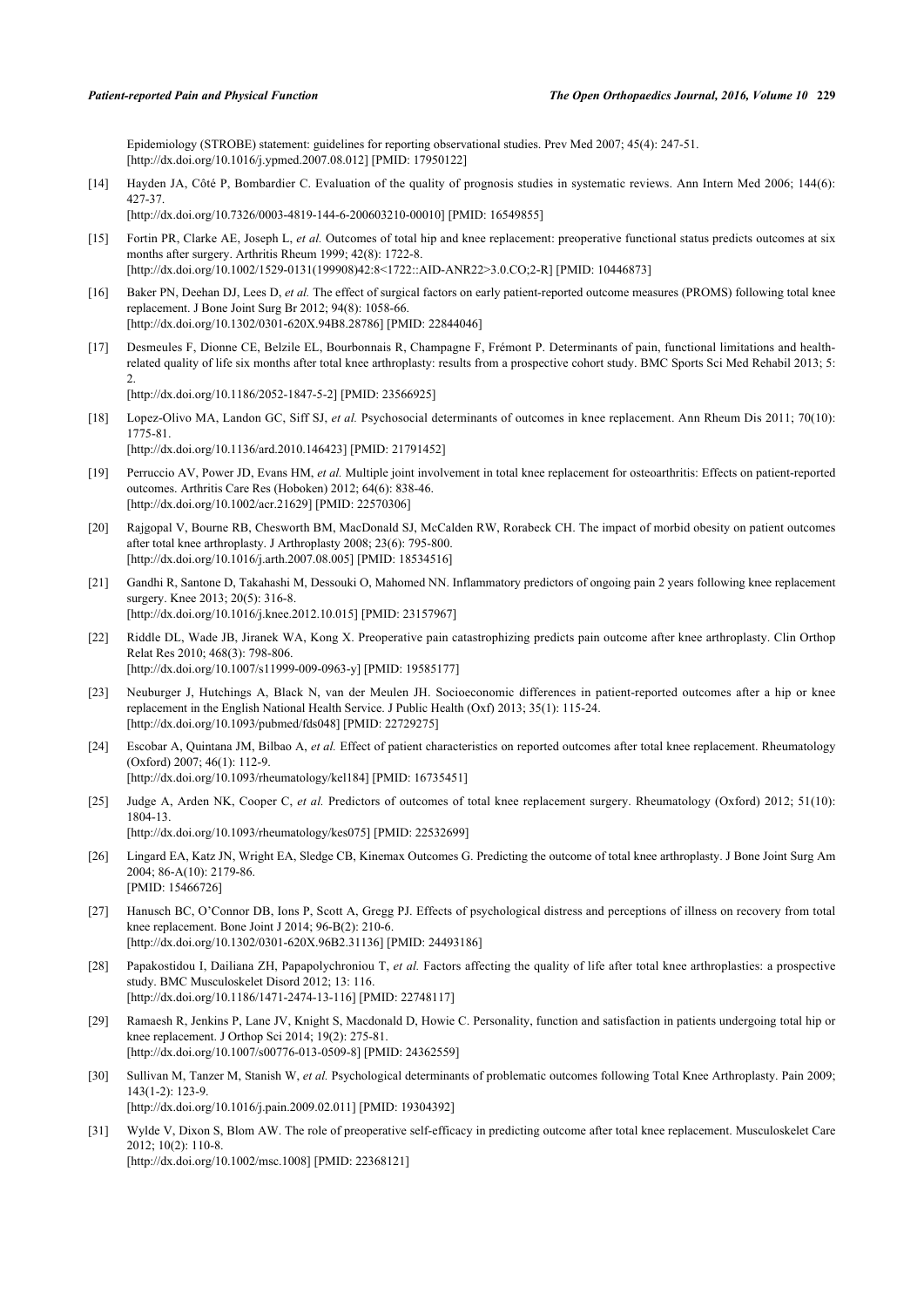- <span id="page-17-3"></span>[32] Clement ND, MacDonald D, Simpson AH, Burnett R. Total knee replacement in patients with concomitant back pain results in a worse functional outcome and a lower rate of satisfaction. Bone Joint J 2013; 95-B(12): 1632-9. [\[http://dx.doi.org/10.1302/0301-620X.95B12.31684\]](http://dx.doi.org/10.1302/0301-620X.95B12.31684) [PMID: [24293592](http://www.ncbi.nlm.nih.gov/pubmed/24293592)]
- <span id="page-17-0"></span>[33] Alzahrani K, Gandhi R, Debeer J, Petruccelli D, Mahomed N. Prevalence of clinically significant improvement following total knee replacement. J Rheumatol 2011; 38(4): 753-9. [\[http://dx.doi.org/10.3899/jrheum.100233](http://dx.doi.org/10.3899/jrheum.100233)] [PMID: [21239743](http://www.ncbi.nlm.nih.gov/pubmed/21239743)]
- <span id="page-17-6"></span>[34] Davis ET, Lingard EA, Schemitsch EH, Waddell JP. Effects of socioeconomic status on patients' outcome after total knee arthroplasty. Int J Qual Health Care 2008; 20(1): 40-6. [\[http://dx.doi.org/10.1093/intqhc/mzm059](http://dx.doi.org/10.1093/intqhc/mzm059)] [PMID: [18174221\]](http://www.ncbi.nlm.nih.gov/pubmed/18174221)
- <span id="page-17-4"></span>[35] Clement ND, MacDonald D, Burnett R, Breusch SJ. Diabetes does not influence the early outcome of total knee replacement: a prospective study assessing the Oxford knee score, short form 12, and patient satisfaction. Knee 2013; 20(6): 437-41. [\[http://dx.doi.org/10.1016/j.knee.2013.07.009](http://dx.doi.org/10.1016/j.knee.2013.07.009)] [PMID: [23993274\]](http://www.ncbi.nlm.nih.gov/pubmed/23993274)
- <span id="page-17-11"></span>[36] Yakobov E, Scott W, Stanish W, Dunbar M, Richardson G, Sullivan M. The role of perceived injustice in the prediction of pain and function after total knee arthroplasty. Pain 2014; 155(10): 2040-6. [\[http://dx.doi.org/10.1016/j.pain.2014.07.007\]](http://dx.doi.org/10.1016/j.pain.2014.07.007) [PMID: [25064836](http://www.ncbi.nlm.nih.gov/pubmed/25064836)]
- <span id="page-17-2"></span>[37] Caracciolo B, Giaquinto S. Determinants of the subjective functional outcome of total joint arthroplasty. Arch Gerontol Geriatr 2005; 41(2): 169-76. [\[http://dx.doi.org/10.1016/j.archger.2005.01.005](http://dx.doi.org/10.1016/j.archger.2005.01.005)] [PMID: [16085068\]](http://www.ncbi.nlm.nih.gov/pubmed/16085068)
- <span id="page-17-10"></span>[38] Lingard EA, Riddle DL. Impact of psychological distress on pain and function following knee arthroplasty. J Bone Joint Surg Am 2007; 89(6): 1161-9. [\[http://dx.doi.org/10.2106/JBJS.F.00914](http://dx.doi.org/10.2106/JBJS.F.00914)] [PMID: [17545417\]](http://www.ncbi.nlm.nih.gov/pubmed/17545417)
- <span id="page-17-8"></span>[39] Gandhi R, Razak F, Davey JR, Mahomed NN. Metabolic syndrome and the functional outcomes of hip and knee arthroplasty. J Rheumatol 2010; 37(9): 1917-22. [\[http://dx.doi.org/10.3899/jrheum.091242](http://dx.doi.org/10.3899/jrheum.091242)] [PMID: [20634242](http://www.ncbi.nlm.nih.gov/pubmed/20634242)]
- <span id="page-17-5"></span>[40] Clement ND, Jenkins PJ, MacDonald D, *et al.* Socioeconomic status affects the Oxford knee score and short-form 12 score following total knee replacement. Bone Joint J 2013; 95-B(1): 52-8. [\[http://dx.doi.org/10.1302/0301-620X.95B1.29749\]](http://dx.doi.org/10.1302/0301-620X.95B1.29749) [PMID: [23307673](http://www.ncbi.nlm.nih.gov/pubmed/23307673)]
- <span id="page-17-9"></span>[41] Jones CA, Voaklander DC, Johnston DW, Suarez-Almazor ME. The effect of age on pain, function, and quality of life after total hip and knee arthroplasty. Arch Intern Med 2001; 161(3): 454-60. [\[http://dx.doi.org/10.1001/archinte.161.3.454\]](http://dx.doi.org/10.1001/archinte.161.3.454) [PMID: [11176772](http://www.ncbi.nlm.nih.gov/pubmed/11176772)]
- <span id="page-17-1"></span>[42] Ayers DC, Franklin PD, Ploutz-Snyder R, Boisvert CB. Total knee replacement outcome and coexisting physical and emotional illness. Clin Orthop Relat Res 2005; 440(440): 157-61. [\[http://dx.doi.org/10.1097/01.blo.0000185447.43622.93](http://dx.doi.org/10.1097/01.blo.0000185447.43622.93)] [PMID: [16239800\]](http://www.ncbi.nlm.nih.gov/pubmed/16239800)
- <span id="page-17-12"></span>[43] Carr JL, Moffett JA. The impact of social deprivation on chronic back pain outcomes. Chronic Illn 2005; 1(2): 121-9. [PMID: [17136918\]](http://www.ncbi.nlm.nih.gov/pubmed/17136918)
- <span id="page-17-13"></span>[44] Symmons DP. Environmental factors and the outcome of rheumatoid arthritis. Best Pract Res Clin Rheumatol 2003; 17(5): 717-27. [\[http://dx.doi.org/10.1016/S1521-6942\(03\)00063-9\]](http://dx.doi.org/10.1016/S1521-6942(03)00063-9) [PMID: [12915154](http://www.ncbi.nlm.nih.gov/pubmed/12915154)]
- <span id="page-17-14"></span>[45] Katz NP, Paillard FC, Ekman E. Determining the clinical importance of treatment benefits for interventions for painful orthopedic conditions. J Orthop Surg 2015; 10(1): 24. [\[http://dx.doi.org/10.1186/s13018-014-0144-x\]](http://dx.doi.org/10.1186/s13018-014-0144-x) [PMID: [25645576](http://www.ncbi.nlm.nih.gov/pubmed/25645576)]
- <span id="page-17-15"></span>[46] Chesworth BM, Mahomed NN, Bourne RB, Davis AM. Willingness to go through surgery again validated the WOMAC clinically important difference from THR/TKR surgery. J Clin Epidemiol 2008; 61(9): 907-18. [\[http://dx.doi.org/10.1016/j.jclinepi.2007.10.014](http://dx.doi.org/10.1016/j.jclinepi.2007.10.014)] [PMID: [18687289\]](http://www.ncbi.nlm.nih.gov/pubmed/18687289)
- [47] Clement ND, MacDonald D, Simpson AH. The minimal clinically important difference in the Oxford knee score and Short Form 12 score after total knee arthroplasty. Knee Surg Sports Traumatol Arthrosc 2014; 22(8): 1933-9. [\[http://dx.doi.org/10.1007/s00167-013-2776-5\]](http://dx.doi.org/10.1007/s00167-013-2776-5) [PMID: [24253376](http://www.ncbi.nlm.nih.gov/pubmed/24253376)]
- [48] Dougados M. It's good to feel better but it's better to feel good. J Rheumatol 2005; 32(1): 1-2. [PMID: [15630716\]](http://www.ncbi.nlm.nih.gov/pubmed/15630716)
- [49] Escobar A, Gonzalez M, Quintana JM, *et al.* Patient acceptable symptom state and OMERACT-OARSI set of responder criteria in joint replacement. Identification of cut-off values. Osteoarthritis Cartilage 2012; 20(2): 87-92. [\[http://dx.doi.org/10.1016/j.joca.2011.11.007](http://dx.doi.org/10.1016/j.joca.2011.11.007)] [PMID: [22155074\]](http://www.ncbi.nlm.nih.gov/pubmed/22155074)
- <span id="page-17-16"></span>[50] Escobar A, Quintana JM, Bilbao A, Aróstegui I, Lafuente I, Vidaurreta I. Responsiveness and clinically important differences for the WOMAC and SF-36 after total knee replacement. Osteoarthritis Cartilage 2007; 15(3): 273-80. [\[http://dx.doi.org/10.1016/j.joca.2006.09.001](http://dx.doi.org/10.1016/j.joca.2006.09.001)] [PMID: [17052924\]](http://www.ncbi.nlm.nih.gov/pubmed/17052924)
- <span id="page-17-7"></span>[51] Engel C, Hamilton NA, Potter PT, Zautra AJ. Impact of two types of expectancy on recovery from total knee replacement surgery (TKR) in adults with osteoarthritis. Behav Med 2004; 30(3): 113-23. [\[http://dx.doi.org/10.3200/BMED.30.3.113-123\]](http://dx.doi.org/10.3200/BMED.30.3.113-123) [PMID: [15816314](http://www.ncbi.nlm.nih.gov/pubmed/15816314)]